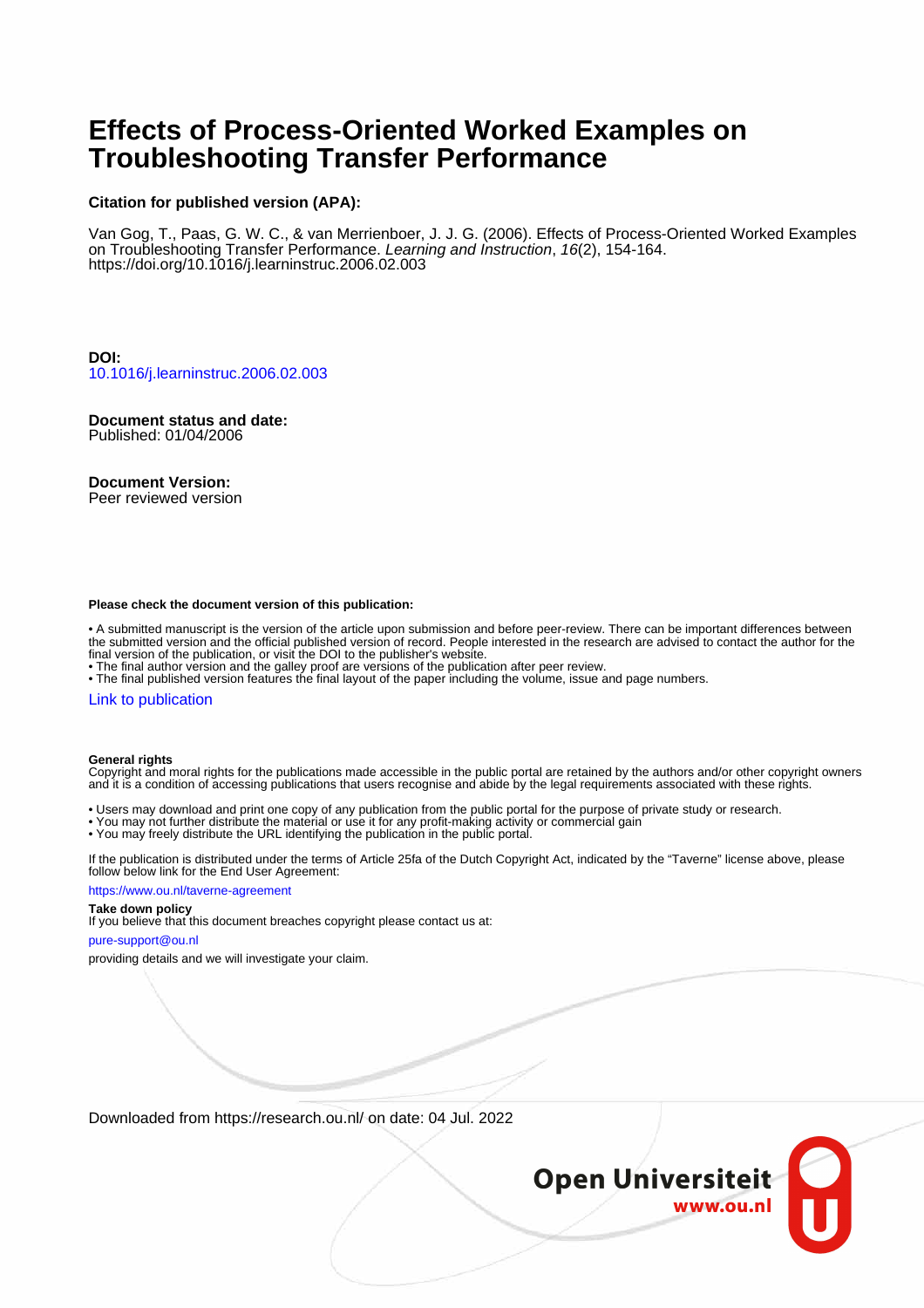1Running head: PROCESS-ORIENTED WORKED EXAMPLES

**This is a pre-print of: Van Gog, T., Paas, F., & Van Merriënboer, J. J. G. (2006). Effects of processoriented worked examples on troubleshooting transfer performance.** *Learning and Instruction***,** *16***, 154-164.**

### **Copyright Elsevier, available online at**

[http://www.elsevier.com/wps/find/journaldescription.cws\\_home/956/description#description](http://www.elsevier.com/wps/find/journaldescription.cws_home/956/description#description)

Effects of Process-Oriented Worked Examples on Troubleshooting Transfer Performance

Tamara van Gog, Fred Paas, and Jeroen J. G. van Merriënboer Educational Technology Expertise Centre, Open University of the Netherlands, Heerlen, The Netherlands

Author Note:

Correspondence concerning this article should be addressed to Tamara van Gog, Open University of the Netherlands, Educational Technology Expertise Centre, P.O. Box 2960, 6401 DL, Heerlen, The Netherlands. E-mail: tamara.vangog@ou.nl.

This research project is funded by the Netherlands Organization for Scientific Research (NWO, The Hague, project no. 411-01-010).

The authors would like to extend a word of thanks to Nico Pluijmaekers (Arcus College, Heerlen), Roger Sliepen (Leeuwenborgh Opleidingen Sittard) and Louise Verhoeven (Leeuwenborgh Opleidingen Maastricht) for their practical help in conducting this study, to Mihály Koltai of DesignSoft, Inc. for making the TINA Pro software available free of charge for this study, and to the OTEC pub.group members for their comments on a previous draft of this article.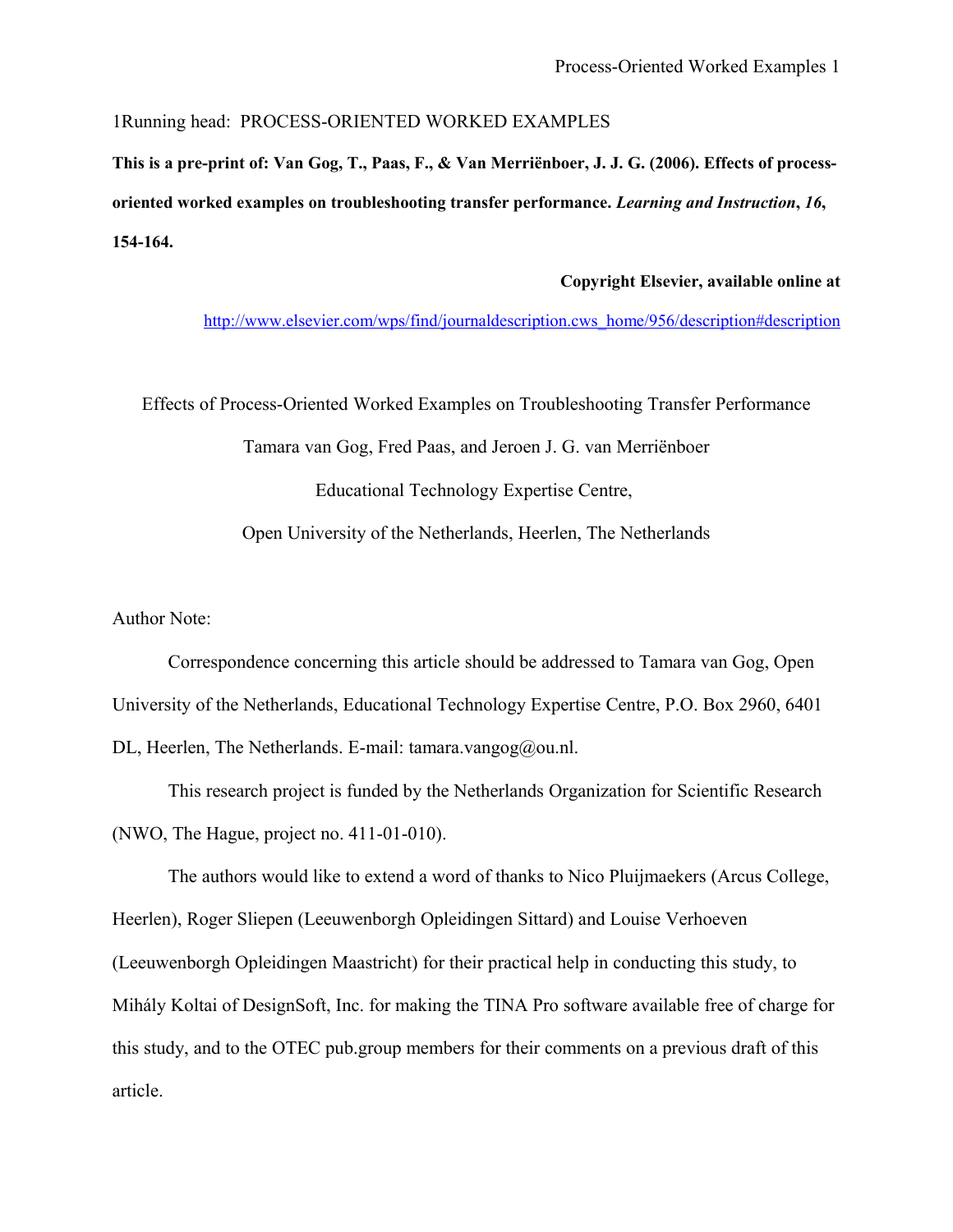### Abstract

In the domain of electrical circuits troubleshooting, a full factorial experiment investigated the hypotheses that a) studying worked examples would lead to better transfer performance than solving conventional problems, with less investment of time and mental effort during training and test, and b) adding process information to worked examples would increase investment of effort during training and enhance transfer performance; whereas adding it to conventional problems would increase investment of effort, but would not positively affect transfer performance. The first hypothesis was largely confirmed by the data; the second was not: adding process information indeed resulted in increased investment of effort during training, but not in higher transfer performance in combination with worked examples.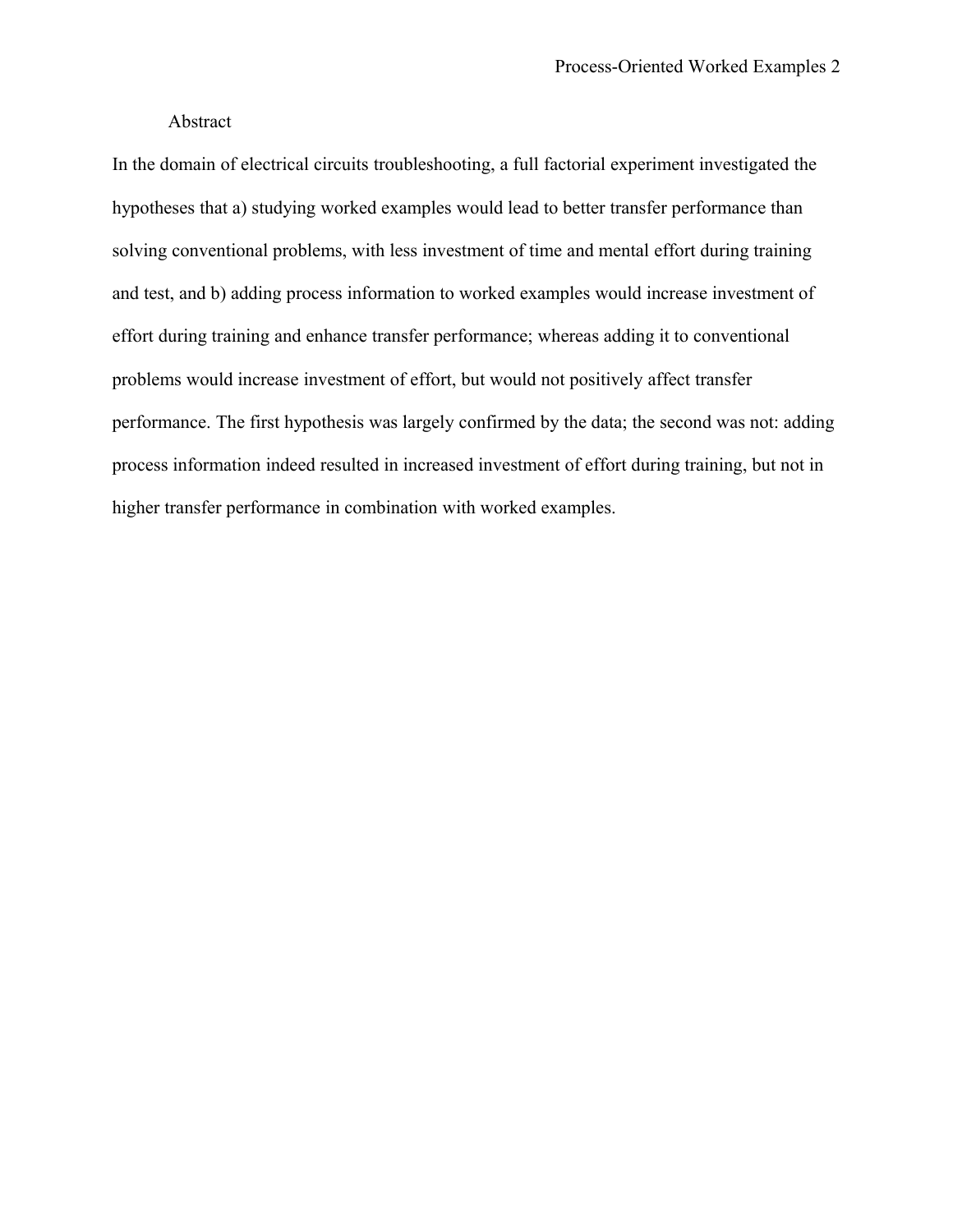Effects of Process-Oriented Worked Examples on Troubleshooting Transfer Performance

Troubleshooting, that is, diagnosing and repairing faults in a technical system, constitutes an important part of most technical jobs. Fault diagnosis is considered a complex cognitive skill to carry out, and even more complex to acquire (Gott, Parker Hall, Pokorny, Dibble, & Glaser, 1993; Schaafstal, Schraagen, & Van Berlo, 2000). This study addresses the question of how initial acquisition of this skill can be fostered by the design of effective troubleshooting instruction and, in particular, the support given to students during practice. Specially, the study investigates the effects on learning outcomes of support formats that are assumed to help students to use their cognitive resources more effectively.

According to Cognitive Load Theory (CLT; Sweller, 1988; Sweller, Van Merriënboer, & Paas, 1998; Van Merriënboer & Sweller, 2005) instructional materials draw on students' cognitive resources in three ways, related to the intrinsic, extraneous and germane cognitive load they impose. *Intrinsic* cognitive load is imposed by the complexity of the instructional task and depends on the number of interacting elements that have to be related, controlled, and kept active in working memory during learning activities. By nature, troubleshooting tasks are complex and require processing of numerous information elements. For example, in troubleshooting a simple electrical DC circuit, specific knowledge of the function of its components (e.g., voltage sources, resistors) and general knowledge about the relation between voltage, current and resistance (Ohm's law) and about the conservation of energy and charge (Kirchoff's laws) is needed to be able to determine how the circuit should function. Knowledge about how to use different meters is required to be able to measure the voltage, current and resistance at different points in the circuit. The troubleshooter has to compare those measurements to his/her own calculations of optimal functioning. Furthermore, s/he needs to relate the outcome of that comparison to knowledge about how certain symptoms (e.g., no current in the entire circuit) relate to certain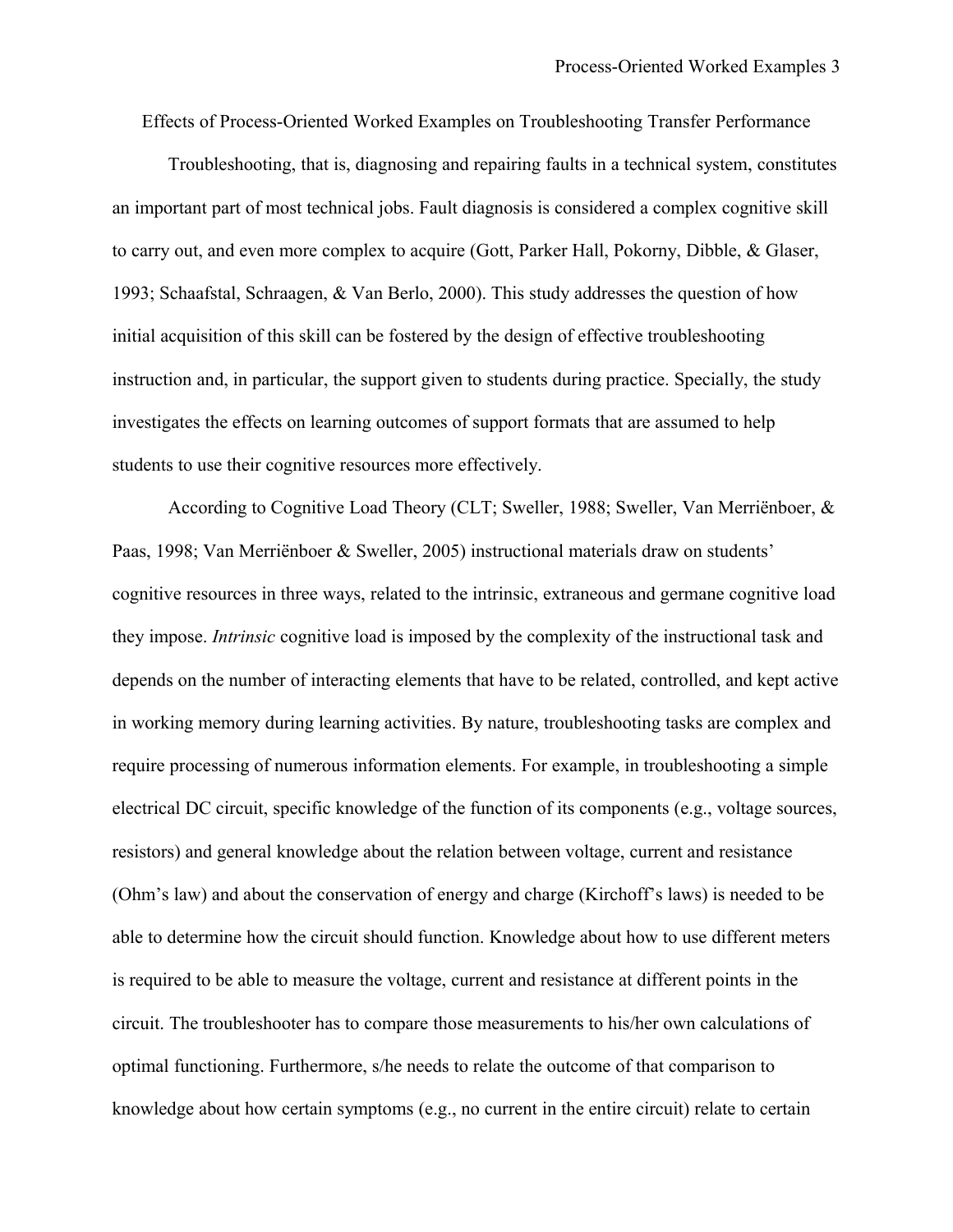faults (e.g., defect voltage source or open wire). And this is only an example of a very simple system; these circuits very often form just one subsystem in a more complex whole.

Ineffective, or *extraneous* cognitive load is imposed by the design of the instructional task or by the activities required of the learner and has been known to hamper learning. Effective cognitive load is also imposed by instructional design, but is *germane* to learning, as it focuses attention to activities relevant to the acquisition of knowledge and/or skills. Thus, in order to be effective, especially for tasks that impose a high intrinsic cognitive load such as troubleshooting, instruction should be designed in such a way that extraneous cognitive load is minimised and learners are challenged to use the resulting freed-up cognitive capacity for processes and activities directed at learning.

As the above example shows, troubleshooting tasks impose a high intrinsic cognitive load because effective performance requires the interactive use of system knowledge or given system information, principled domain knowledge, strategic knowledge and information provided through measurements conducted on the system, to reason about the system's (mal)functioning (Gitomer, 1988; Gott et al., 1993; Schaafstal, Schraagen, & Van Berlo, 2000). Troubleshooting remains complex, even for highly experienced individuals. However, experience does offer tremendous advantages. For example, expert troubleshooters have well-developed cognitive schemas that contain quantitatively (more) and qualitatively (better) different system, principled, and strategic knowledge than novices' schemas do (Chi, Glaser, & Rees, 1982; Larkin, McDermott, Simon, & Simon, 1980). When troubleshooting familiar systems, experts can also use the case-based knowledge they gained through previous fault-finding experiences. When faced with unfamiliar systems troubleshooting, their schema-based knowledge assists them in more rapidly building a mental representation of that system than less experienced troubleshooters can (Egan & Schwartz, 1979). These sophisticated mental representations can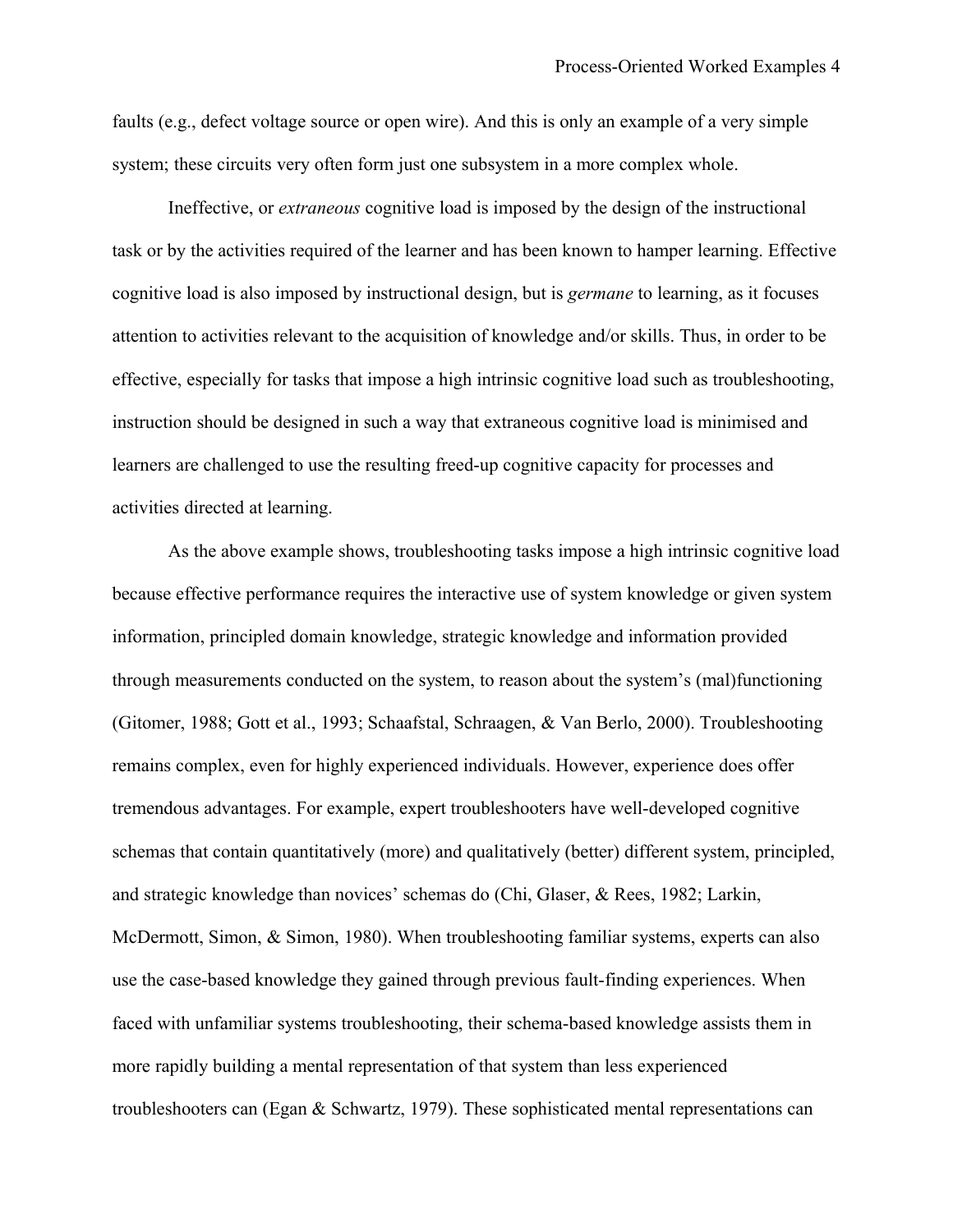then be used to reason about the system's (mal)functioning.

Since novices lack both experience (case-based knowledge) and effective schemas, they have to keep in working memory all the system elements to construct an appropriate mental representation. Given that working memory capacity is limited to about 7 plus or minus 2 elements when merely holding information, and considerably less when processing it (Miller, 1956; Sweller, 2004), processing the system elements alone imposes very high demands on a novice's cognitive system. In fact, little capacity is likely to be left for reasoning based on this representation. Furthermore, when reasoning about system (mal)functioning, experts can rely on their strategic knowledge, which allows them to apply more effective strategies (e.g., the structured approach to troubleshooting described by Schaafstal et al., 2000), whereas novices have to rely on weaker strategies (using domain-general heuristics), which impose a high extraneous cognitive load (Sweller, 1988; Sweller et al., 1998).

Instruction that consists mainly of solving conventional problems (with only a formulation of criteria for an acceptable goal state and some "givens") forces novices to resort to weak problem-solving strategies (such as means-ends analysis), which is known to be ineffective for learning. By offering instructional formats that prevent the use of weak strategies, such as studying well-structured worked examples (possibly alternated with solving problems), extraneous cognitive load is reduced and learning is enhanced (Carroll, 1994; Cooper & Sweller, 1987; Ward & Sweller, 1990). Worked examples present the learner not only with the begin (or problem) state and a description of the criteria for an acceptable goal state as conventional problems do, but also show the solution steps that are to be taken to reach the goal state. So, the use of means-ends analysis is prevented because the learner does not have to search for a solution and can instead devote all available cognitive capacity to studying the given solution and constructing an appropriate problem schema (see Sweller, 1988). The 'worked example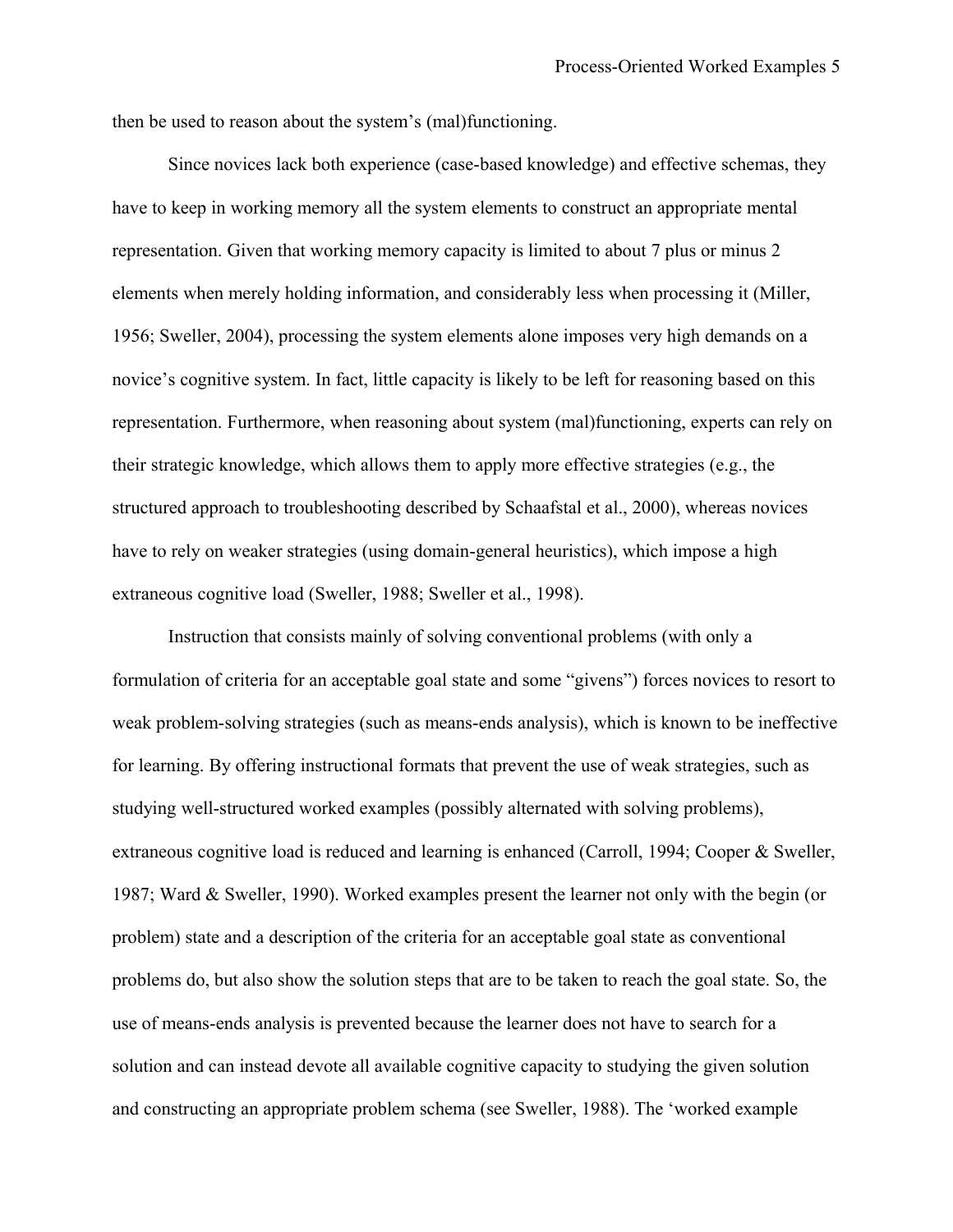effect' demonstrates that for novices, instruction that relies more heavily on studying worked examples rather than exclusively conventional problem solving is superior with regard to learning outcomes, as measured by both near and far transfer tasks (for an overview of the benefits of worked examples, see Atkinson, Derry, Renkl, & Wortham, 2000; Sweller et al, 1998; Sweller, 2004).

The cognitive capacity that is freed-up by reducing the extraneous load can –within working memory limits- be used to induce germane cognitive load activities that stimulate learning. For example, asking students to self-explain the solution steps may be an effective way to increase germane cognitive load and enhance learning (Chi, Bassok, Lewis, Reimann, & Glaser, 1989; Renkl, 1997). The reason why worked examples require self-explaining is that the solution steps are given but the rationale for taking each step is not. Such examples can be called product-oriented (Van Gog, Paas, & Van Merriënboer, 2004), because they show the problem solved, that is, which solution steps are applied to attain the goal state (the product). They do, however, not explain the problem-solving *process*, that is, why those steps are chosen (i.e., strategic knowledge) or why they are appropriate (i.e., principled knowledge). Recently, Van Gog et al. (2004) have argued that including in worked examples not only the solution steps, but also the strategic ("how") and principled ("why") information used in selecting the steps, may enhance learners' understanding of the solution procedure. This enhanced understanding due to given process information (i.e., "how" plus "why" information) is expected to lead to higher transfer test performance. Especially, far transfer performance can be expected to increase, because in contrast to near transfer tasks, which have structural features comparable to those of the training tasks but different surface features, far transfer tasks have different structural features, and therefore do not allow learners to merely apply a memorized procedure. Flexibly using those parts of a learned procedure that are relevant for a new (far transfer) problem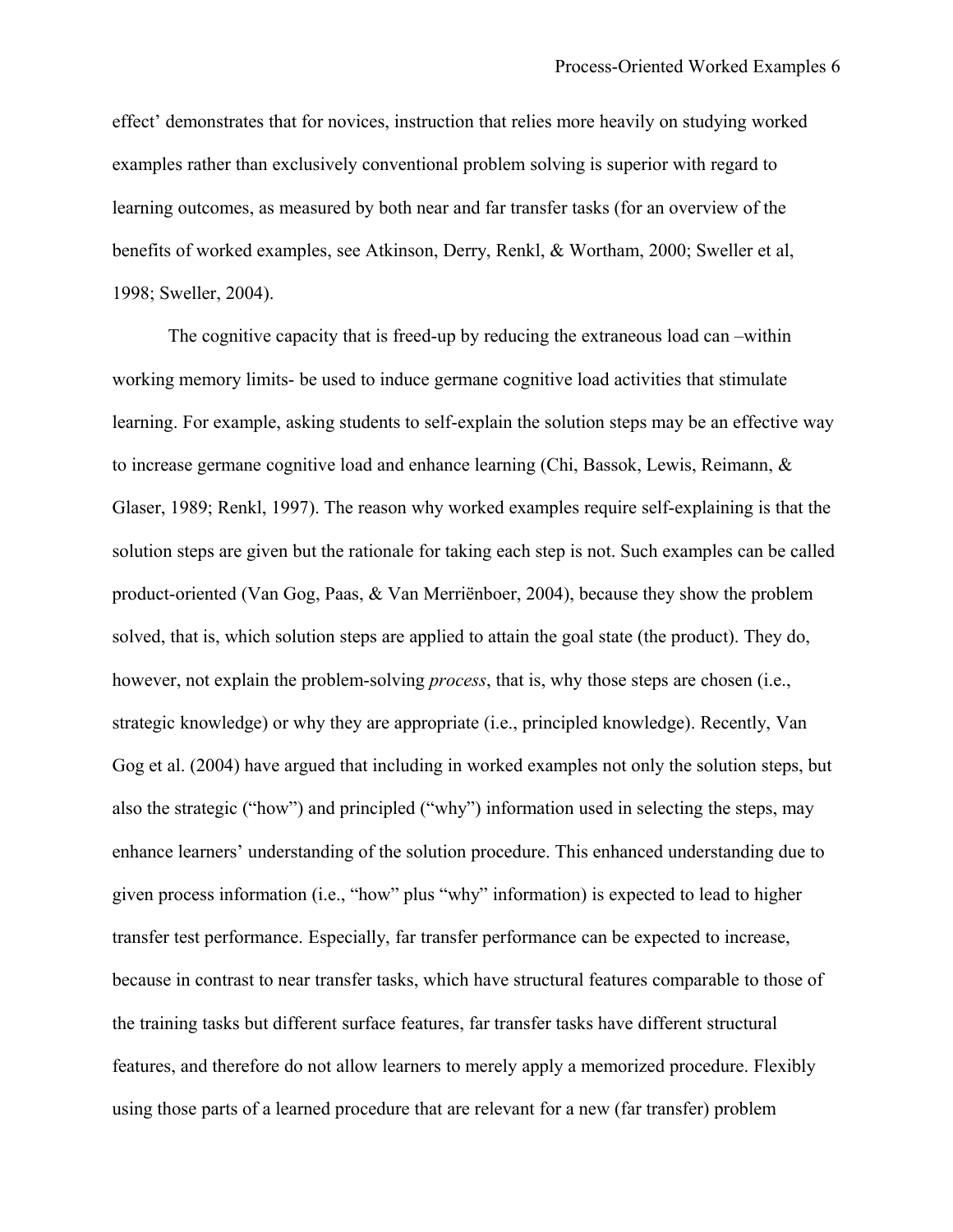requires that the learner understands the rationale behind (subgroups of) solution steps (cf. Catrambone, 1996, 1998), that is, "not only knows the procedural steps for problem-solving tasks, but also understands when to deploy them and why they work" (Gott et al., 1993, p. 260).

Research on either unsolicited or on-demand provision of only principle-based instructional explanations/elaborations in examples versus prompting for self-explanations, has suggested that prompting self-explanations is more effective for increasing transfer performance (e.g., Schworm & Renkl, 2002). However, a precondition is that students are capable of providing high quality self-explanations, which is not always the case (see Chi et al., 1989; Lovett, 1992; Renkl, 1997). If this precondition is not met, providing high quality instructional explanations may improve performance (Lovett, 1992).

This study intended to empirically address the issues raised by Van Gog et al. (2004), by investigating the effectiveness for novices of a computer-simulated electrical circuits troubleshooting training program consisting of solving conventional problems with or without process information, and studying worked examples with or without process information (i.e., process-oriented and product-oriented worked examples). In line with consistent findings in the field of instructional design and CLT-inspired research (see Atkinson et al., 2000; Sweller, 2004), we hypothesized that practice consisting of studying worked examples would result in more effective learning than practice consisting of solving conventional problems. This 'worked example effect' would be demonstrated by higher near and —especially— far transfer test performance, with less investment of time and mental effort during both the training and the subsequent test.

Furthermore, we hypothesized that process information added to worked examples and conventional problems would result in higher investment of mental effort during practice compared to the conditions without process information (i.e., conventional problems and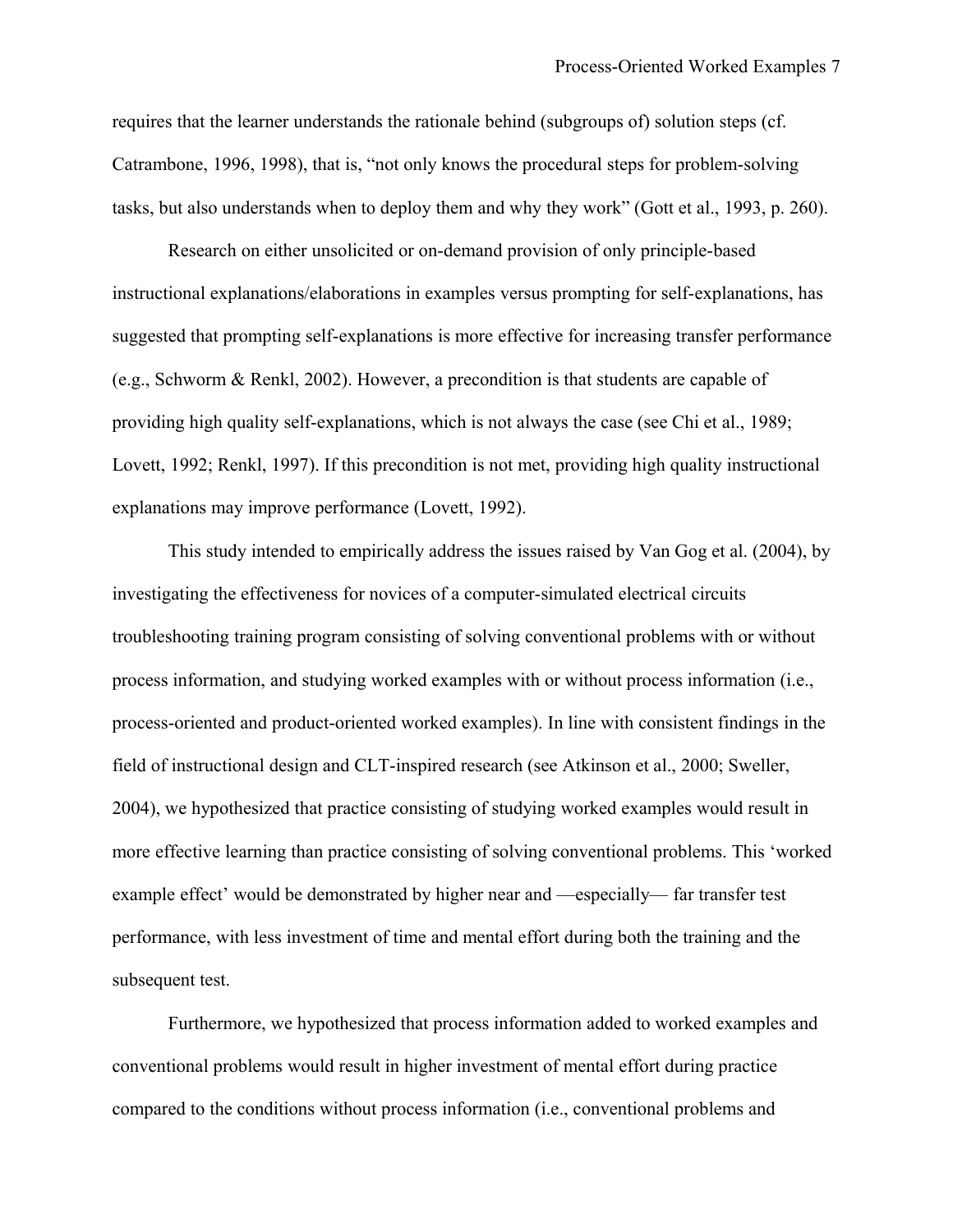product-oriented worked examples). This higher investment of effort during practice is expected to produce differential effects on learning for the worked examples and conventional problems conditions (cf. Van Merriënboer, Schuurman, De Croock, & Paas, 2002). Combined with worked examples, process information is expected to produce higher (far) transfer test performance than studying worked examples without process information would, because this higher effort is assumed to be an indication of germane load. Learners would be able to handle this germane load because extraneous load has been reduced through the implementation of worked-out solutions. Combined with conventional problems, in contrast, process information is expected to produce equally low or even lower transfer test performance than solving conventional problems without process information would, because the conventional problems already impose a high extraneous load. This would make it impossible to handle the process information in such a way that it facilitates learning.

#### Method

### *Participants*

Sixty-eight first year electrotechnics students of three schools of senior secondary vocational education were asked to participate in the experiment. Because some of them did not attend school when the experiment took place, only 61 students actually participated (all male; age  $M = 17.04$  years,  $SD = .90$ ). They were rewarded with  $\epsilon$  7.50. In the 4.5 months prior to the experiment, the school curricula (all schools used the same textbooks) offered electrotechnics instruction from which participants had gained the basic knowledge required to perform the experimental tasks. For example, students were given instruction in the function of basic circuit components such as voltage sources, resistors, ammeters, and voltmeters. They were familiarized with Ohm's law and Kirchoff's laws, and knew how to restate those laws in order to find an unknown value from the givens. They were also instructed on how to design basic parallel and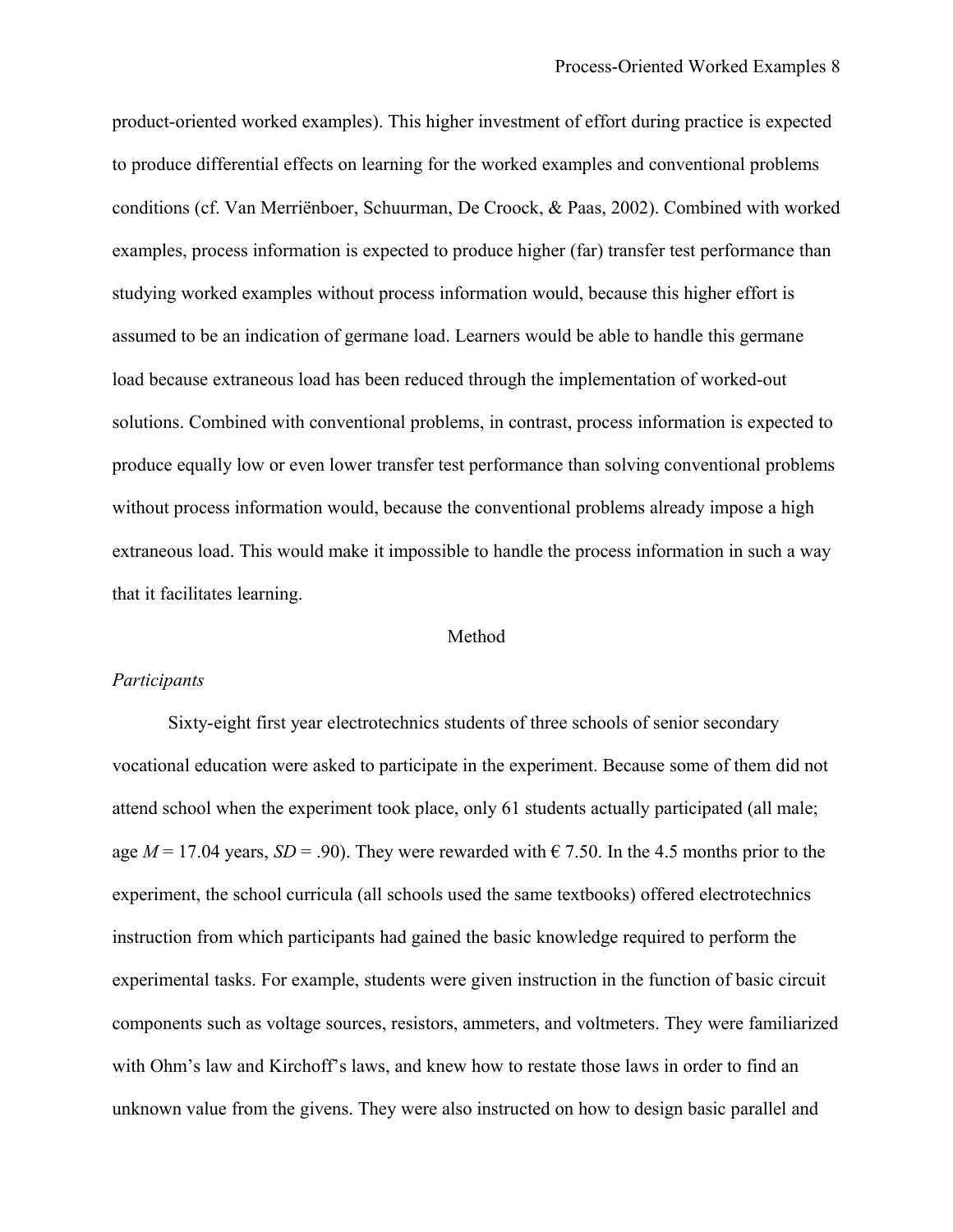series circuits. However, they had not yet acquired any troubleshooting experience.

### *Design*

A 2 x 2 between-subjects factorial design, with the factors 'solution worked-out' (no/yes) and 'process information given' (no/yes) was used. The resulting four training conditions were: conventional problem solving (CP: no solution given, no process information), conventional problem solving with process information given (PCP: no solution given, process information), studying product-oriented worked examples (WE: solution given, no process information), and studying process-oriented worked examples (PWE: solution given, process information). *Materials*

*Training and test tasks.* All experimental tasks were designed and delivered with TINA Pro software, version 6.0 (TINA = Toolkit for Interactive Network Analysis; DesignSoft, Inc., 2002) and consisted of malfunctioning electrical DC circuits simulations with one or two faults. The training tasks were preceded by an introduction to the TINA program (on paper) and an "introduction practice task" (in TINA) on which students could try out the functioning of the program described in the introduction. For example, participants could ascertain where to find the meter in the menu, how to use that meter, and how to repair a circuit component with TINA.

The training consisted of six parallel circuit tasks that contained the following faults: a resistor could be open, shorted, or its resistance could have changed to a higher or lower value than it should have according to the circuit diagram. In the first three tasks, those faults occurred in isolation and in the last three tasks two different faults occurred in combination, so that each fault occurred three times during the training: once in isolation and twice in combination with another fault. In the CP training condition, only the circuit diagrams were presented with a formulation of the criterion for an acceptable goal state (see Appendix A). In the PCP condition, the circuit diagrams, a formulation of the goal state criterion, and the process information (the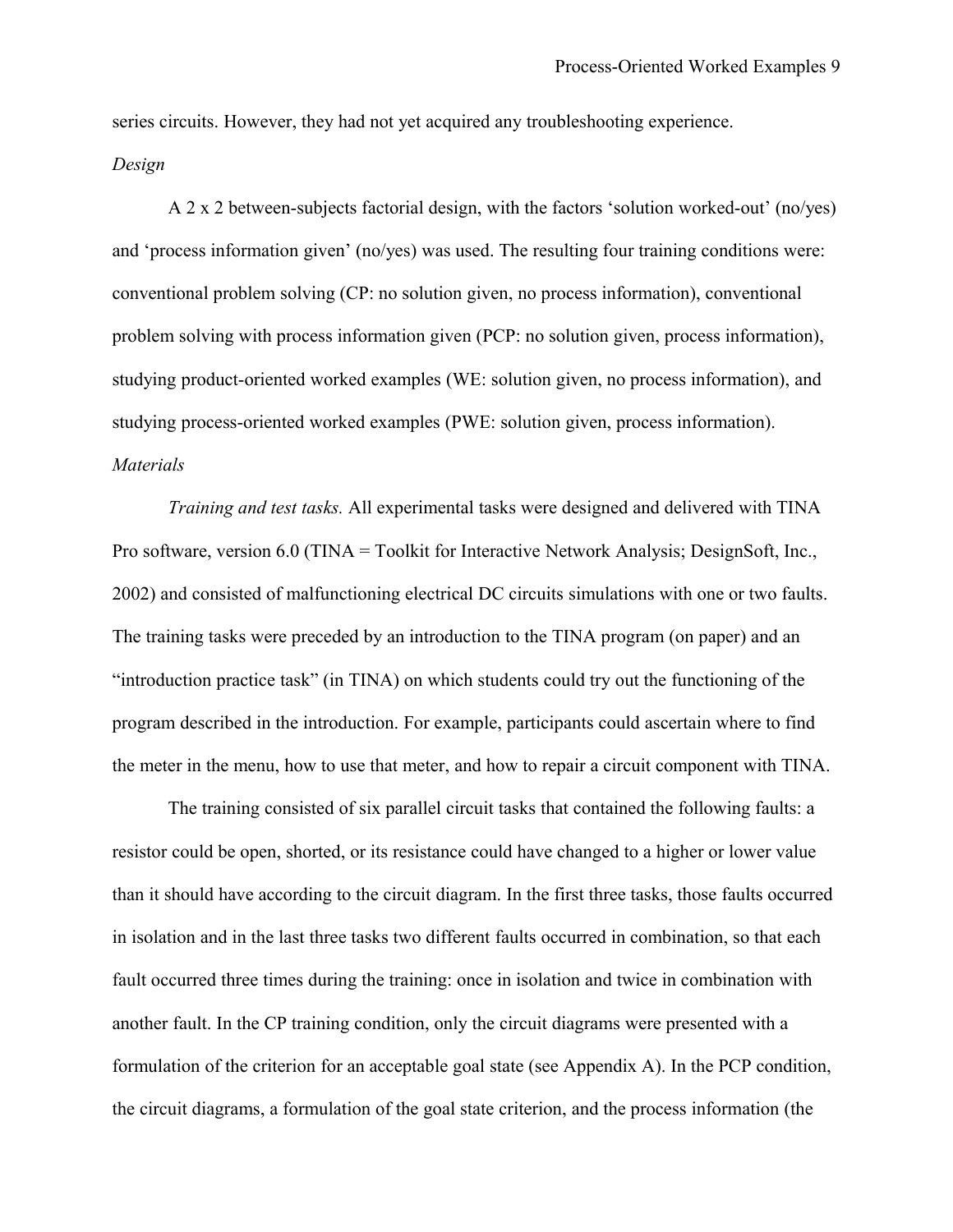text printed in bold and bold italics in Appendix B) was given. In the WE condition, the circuit diagram was shown, together with a formulation of the goal state criterion and a worked-out solution (the non-bold text in Appendix B). In the PWE condition, the circuit diagram, the goal state criterion formulation, and a worked-out solution complemented with the process information (Appendix B) was given.

The transfer test consisted, in order, of three near and three far transfer tasks. The structural features of the near transfer tasks were comparable to those of the training tasks: they were parallel circuit tasks with the same types of faults. The first near transfer task contained one fault, the second and third contained two different faults. The far transfer tasks had different structural features and consisted of one parallel circuit task with a *new fault* (voltage source) and two *combined circuit* (i.e., series-parallel) tasks with a familiar fault. The process information would be expected to lead to better performance on those tasks because it for example taught students to always measure again after repairing a component (higher likelihood of finding both faults in the near transfer tasks), and contained principles that helped identify the type of fault, and the faulty component's location in the circuit (for example knowing the principle that infinitely low current in the *entire circuit* –as opposed to in just one branch- involves an open component/wire outside the branches would result in a higher likelihood of finding the new fault).

*Performance.* On pre-printed training and test answer sheets, participants were asked to indicate for each task which components were faulty and to indicate what the fault was: the component: a) "is open", b) "is shorted", c) "has changed value: from … (given in diagram) to ... ", or d) "I do not know". They were instructed to fill out the values when they indicated 'c'. Although for both worked examples conditions the faulty components and the nature of the faults were given, participants in those conditions were asked to fill out the training answer sheet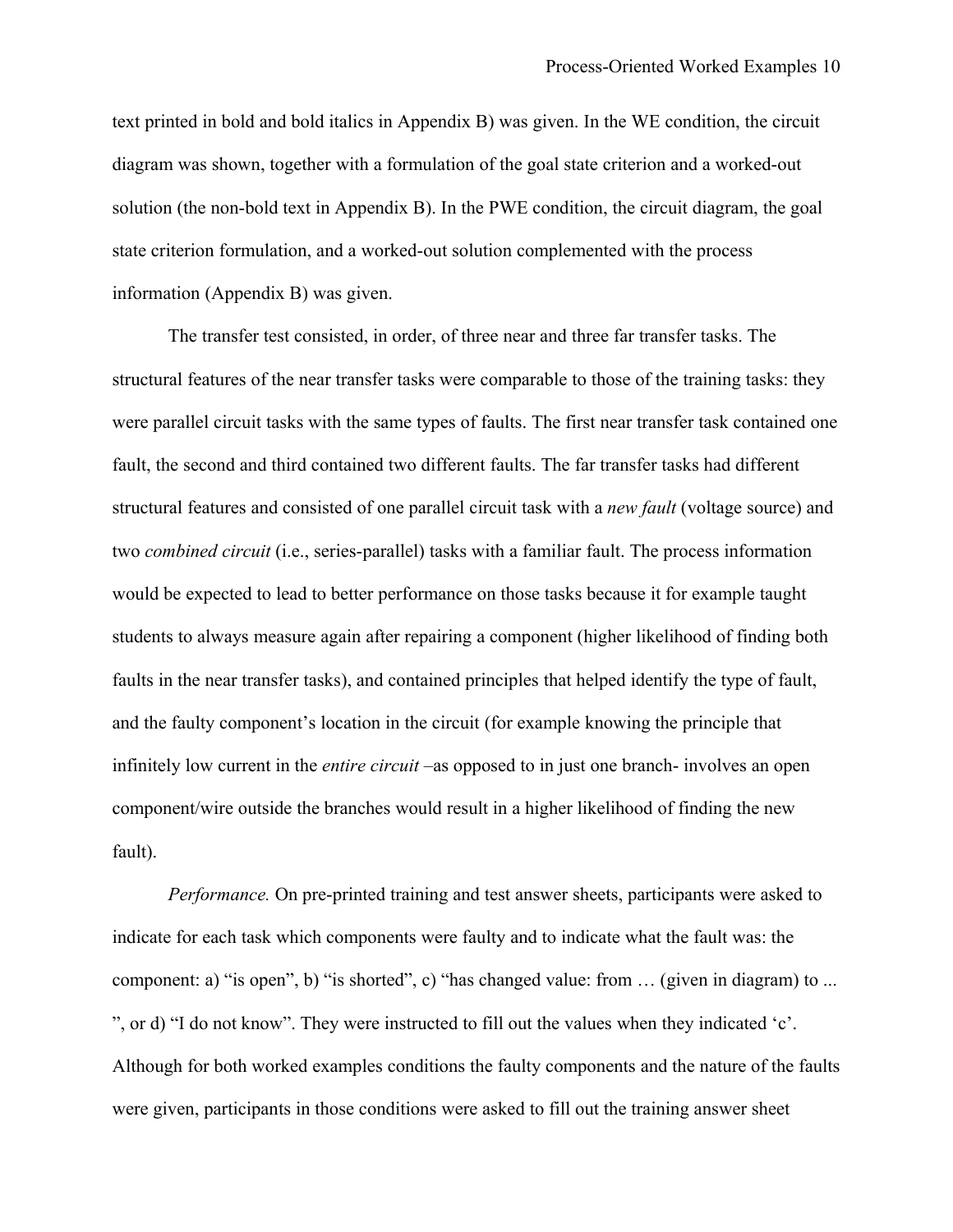anyway, to ensure that this activity would not lead to time-on-task differences between conditions (i.e., to make sure that possible differences between the worked examples and conventional problems conditions are not due to the longer study time participants in the worked examples groups might have when they would not have to fill in the answer sheets).

*Mental effort.* On the answer sheets participants also had to indicate how much mental effort they invested to complete each task, on a 9-point rating scale ranging from 1 "very, very low effort" to 9 "very, very high effort" (Paas, 1992; Paas, Tuovinen, Tabbers, & Van Gerven, 2003).

*Time-on-Task.* To be able to determine the time participants spent on each task, the screen coordinates of their mouse clicks and the time (in seconds) at which these were made, were logged with GazeTracker<sup>™</sup> software (Lankford, 2000).

### *Procedure*

Before the experiment, the 68 participants were randomly assigned to one of the four conditions, in such a way that each condition contained 17 participants. As mentioned in the 'participants' section, only 61 students actually participated, with 16 participants in the CP and PWE conditions, 15 in the PCP condition, and 14 in the WE condition. The study was run in five sessions in a computer room at the participants' respective schools. When participants arrived in the computer room, a PC was marked with their name, and the introduction and answer sheets were placed next to the PC. GazeTracker<sup>TM</sup> was already recording at that moment and the introduction practice task was already visible on the screen. Participants were instructed to start reading the introduction to the program and to familiarize themselves with the functioning of the program through the "introduction practice task". At this point, they were not yet allowed to start on the actual training tasks. When all participants had finished the introduction and had no more queries regarding the program, they were allowed to move on to the training tasks. Participants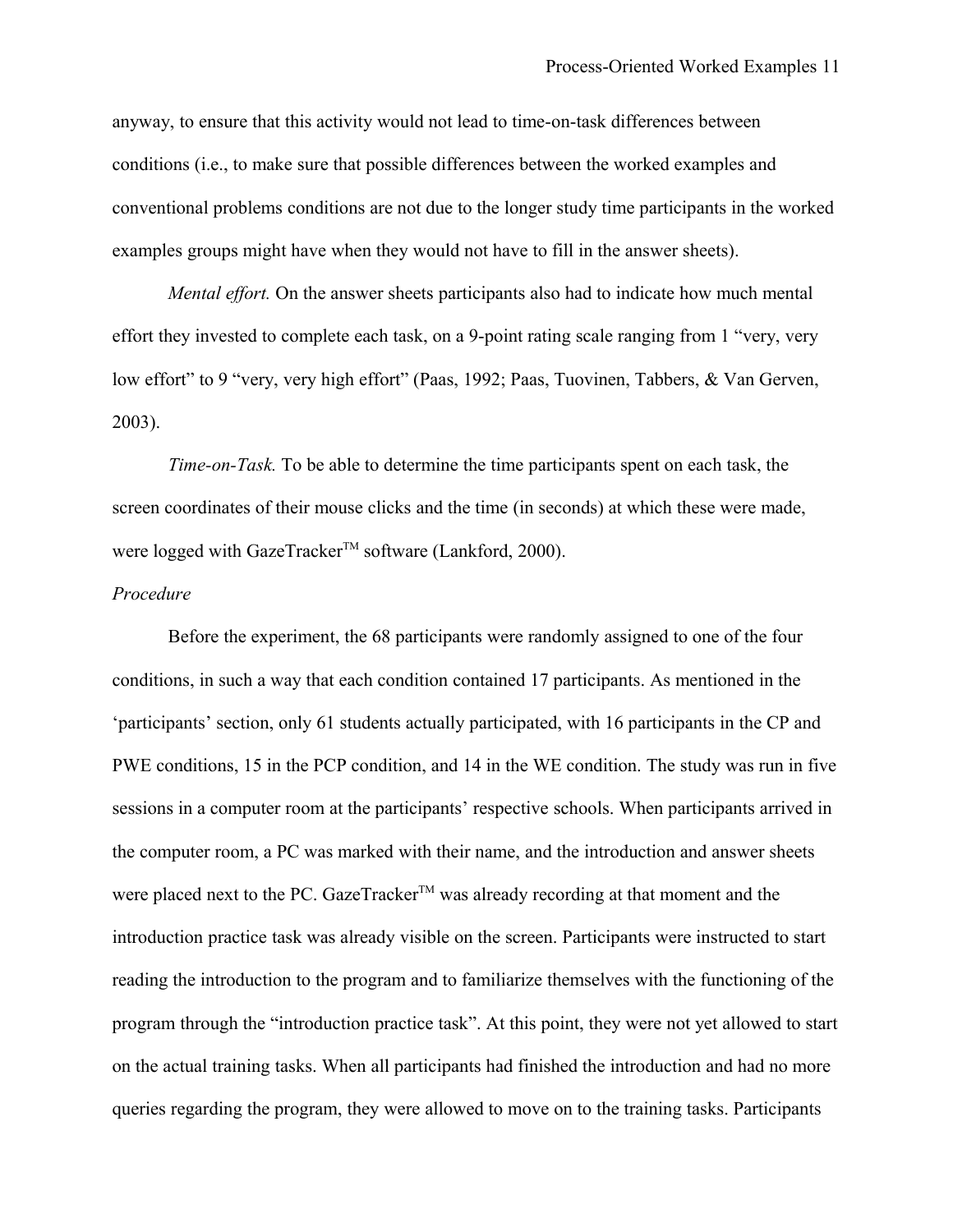were allocated a maximum time of three minutes per training task, and although they could complete a task faster, they could not move on to the next task until three minutes had passed. On the test tasks, they were allowed to work at their own pace. Both during the training and the test, a "task list" was always visible on the right-hand side of their screen. When they had finished a task, they were instructed to click on the "submit" button, located under the "task list", before proceeding to the next task in that list. Participants could use a calculator ('real' or software) both during the training and the test, to ensure that simple computational errors would not affect task performance. After completing each task participants indicated the faulty component(s) and the type of fault(s), as well as the mental effort they invested in the task on the answer sheets.

After the experiment, participants' performance on the near and far transfer test tasks was scored in the following way. For each correctly diagnosed faulty component 1 point was given and for correct diagnosis of the fault in that component an additional point was given (and in case 'c' was indicated, but the value was wrong, ½ point was given). So, the maximum mean performance score on the near transfer test tasks was 10 points / 3 tasks = 3⅓ points (one task containing one fault with a maximum score of 2 points and two tasks containing two faults with a maximum score of 4 points each), and on the far transfer tasks it was 6 points  $\frac{1}{3}$  tasks = 2 points (three tasks containing one fault with a maximum score of 2 points each).

Training and test time-on-task were calculated by first determining the screen coordinates of the tasks in the "task list" and of the "submit" button. Based on those coordinates, the time at which each task was selected and submitted could be determined from the mouse-click logging files. By subtracting the time of selection from the time of submission, the time-on-task was obtained. Due to recording errors, all time-on-task data were lost for three participants in the CP condition and two participants in the WE condition, test-time on task data were lost for on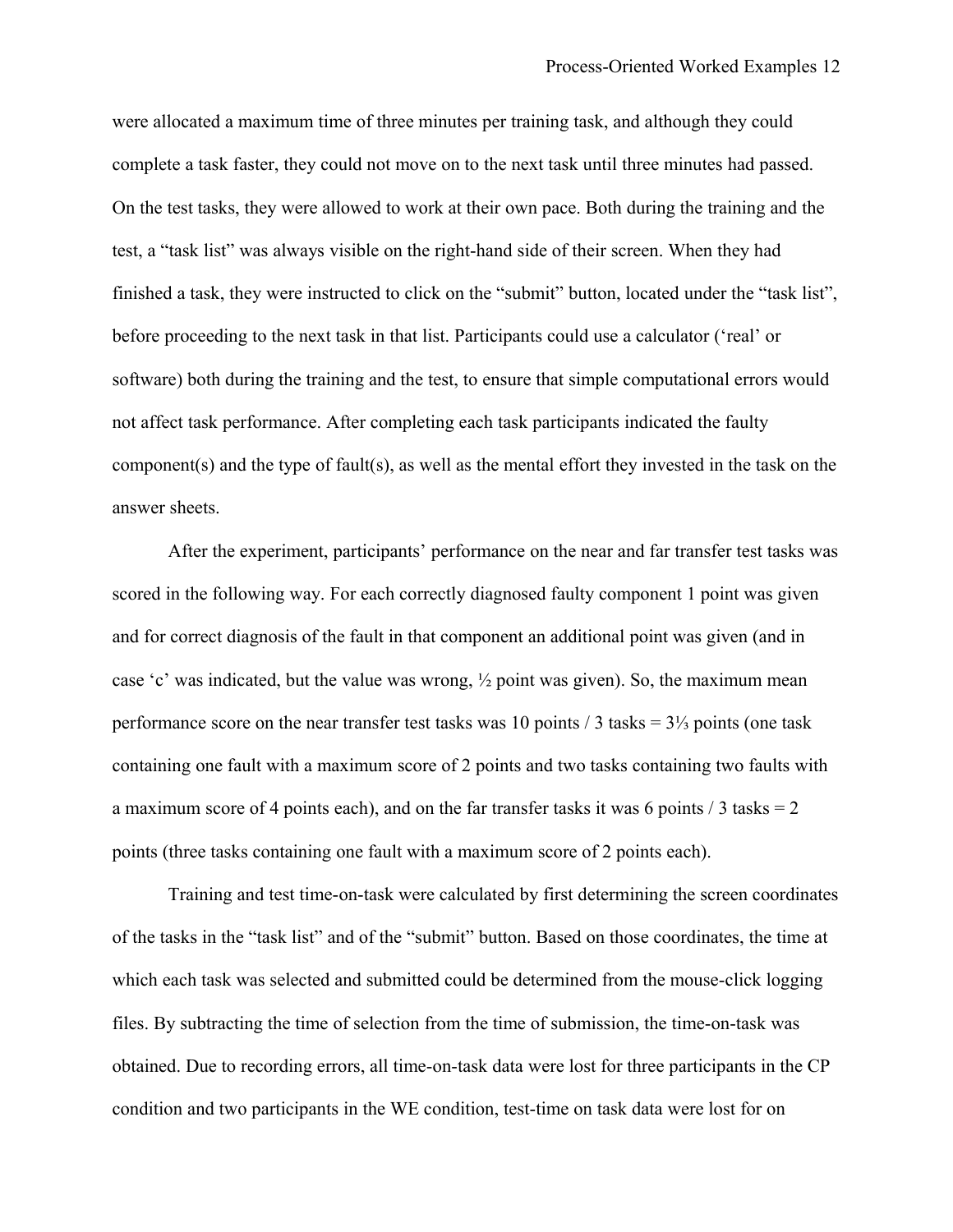participant in the PWE condition, and training time-on-task data for one participant in PCP condition.

#### Results

Because of random assignment to conditions, it is unlikely that there are differences in prior knowledge between the conditions. An ANOVA on the performance scores on school exams of the subject matter (remember that all schools used the same textbooks) that were taken after 3 months of instruction (i.e., 1.5 months before the experiment) from participants of two schools  $(N = 48$ ; the third school could not provide this information), indeed showed no differences in exam performance between the four conditions  $F(3, 44) = .198$ , *ns*. Hence, the results reported here are not likely to be artefacts of prior knowledge differences between conditions.

Data under analysis with respect to the training phase are mean training time-on-task (in seconds) and mean mental effort during the training. With regard to the test phase, the data under analysis are mean performance on near and far transfer test tasks, mean time spent on near and far transfer test tasks, and mean mental effort on near and far transfer test tasks. A series of 2 x 2 ANOVAs with 'solution worked out' and 'process information given' as between-subjects factors were conducted. The means and standard deviations for all dependent variables are presented in Table 1. Given the relatively large number of dependent variables examined, only the significant main and interaction effects are reported here. Cohen's f is provided as a measure of effect size, with  $f = .10$  corresponding to a small effect,  $f = .25$  to a medium, and  $f = .40$  to a large effect (Cohen, 1988).

### *Training Data*

The ANOVA on mean training time-on-task showed significant main effects for 'solution worked out,'  $F(1, 51) = 9.18$ ,  $MSE = 517.64$ ,  $p < .01$ ,  $f = .39$ , and for 'process information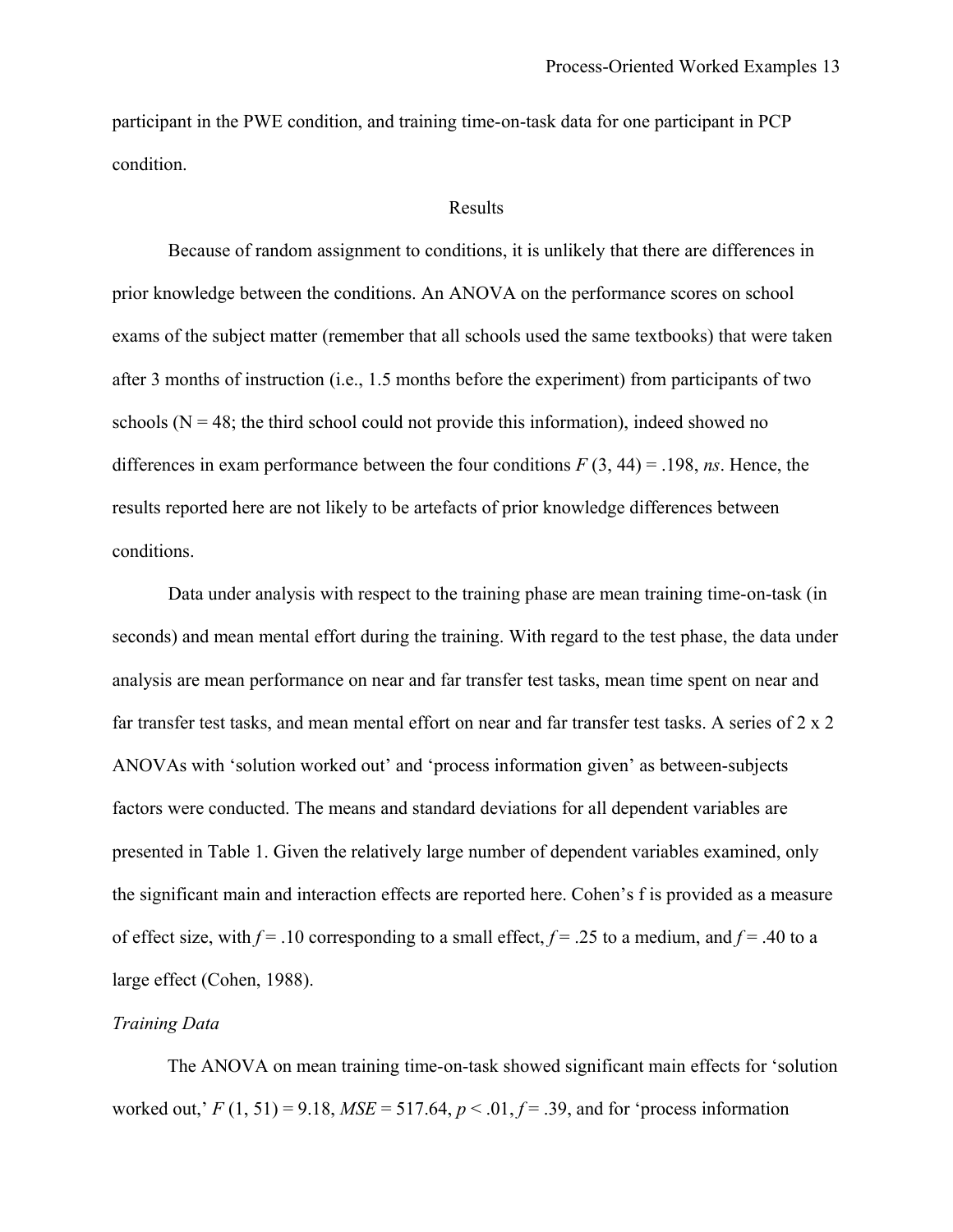given,'  $F(1, 51) = 6.60$ ,  $MSE = 517.64$ ,  $p < .05$ ,  $f = .32$ , and a significant interaction effect,  $F(1, 51)$  $51$ ) = 5.78,  $MSE = 517.64$ ,  $p < .05$ ,  $f = .30$ . The conditions with worked-out solutions (WE and PWE) showed lower time-on task ( $M = 146.04$ ,  $SD = 30.39$ ) than the conditions without workedout solutions (CP and PCP;  $M = 162.57$ ,  $SD = 17.45$ ), and the conditions with process information (PCP and PWE) showed higher time-on-task ( $M = 160.99$ ,  $SD = 18.39$ ) than the conditions without process information (CP and WE;  $M = 145.95$ ,  $SD = 31.44$ ). The interaction (depicted in Figure 1) suggests that the availability of a worked-out solution had a large beneficial effect on time-on-task only when *no* process information was given, that is, the product-oriented worked-out examples group (WE) had to invest less time on the training tasks.

On mean mental effort during the training significant main effects in the expected direction were found for 'solution worked out',  $F(1, 57) = 5.12$ ,  $MSE = 3.21$ ,  $p < .05$ ,  $f = .29$ , and for 'process information given',  $F(1, 57) = 4.05$ ,  $MSE = 3.21$ ,  $p < .05$ ,  $f = .26$ . Specifically, participants in the conditions with worked-out solutions (WE and PWE) had to invest less mental effort during training  $(M = 4.59, SD = 1.93)$  than their counterparts in the conditions without worked-out solutions (CP and PCP;  $M = 5.59$ ,  $SD = 1.72$ ). Furthermore, participants in the conditions with process information given (PCP and PWE) had to invest more mental effort during training ( $M = 5.53$ ,  $SD = 1.91$ ) than participants in the conditions without this information (CP and WE;  $M = 4.66$ ,  $SD = 1.77$ ).

#### *Test Data*

For the near transfer test, ANOVA on mean test performance yielded a significant main effect for 'solution worked out,'  $F(1, 57) = 6.53$ ,  $MSE = .44$ ,  $p < .05$ ,  $f = .34$ . In line with our expectation, participants in the conditions with worked-out solutions (WE and PWE) obtained higher performance ( $M = 2.11$ ,  $SD = .70$ ) than participants in the conditions without worked-out solutions (CP and PCP;  $M = 1.68$ ,  $SD = .61$ ). With respect to mean time-on-task, a significant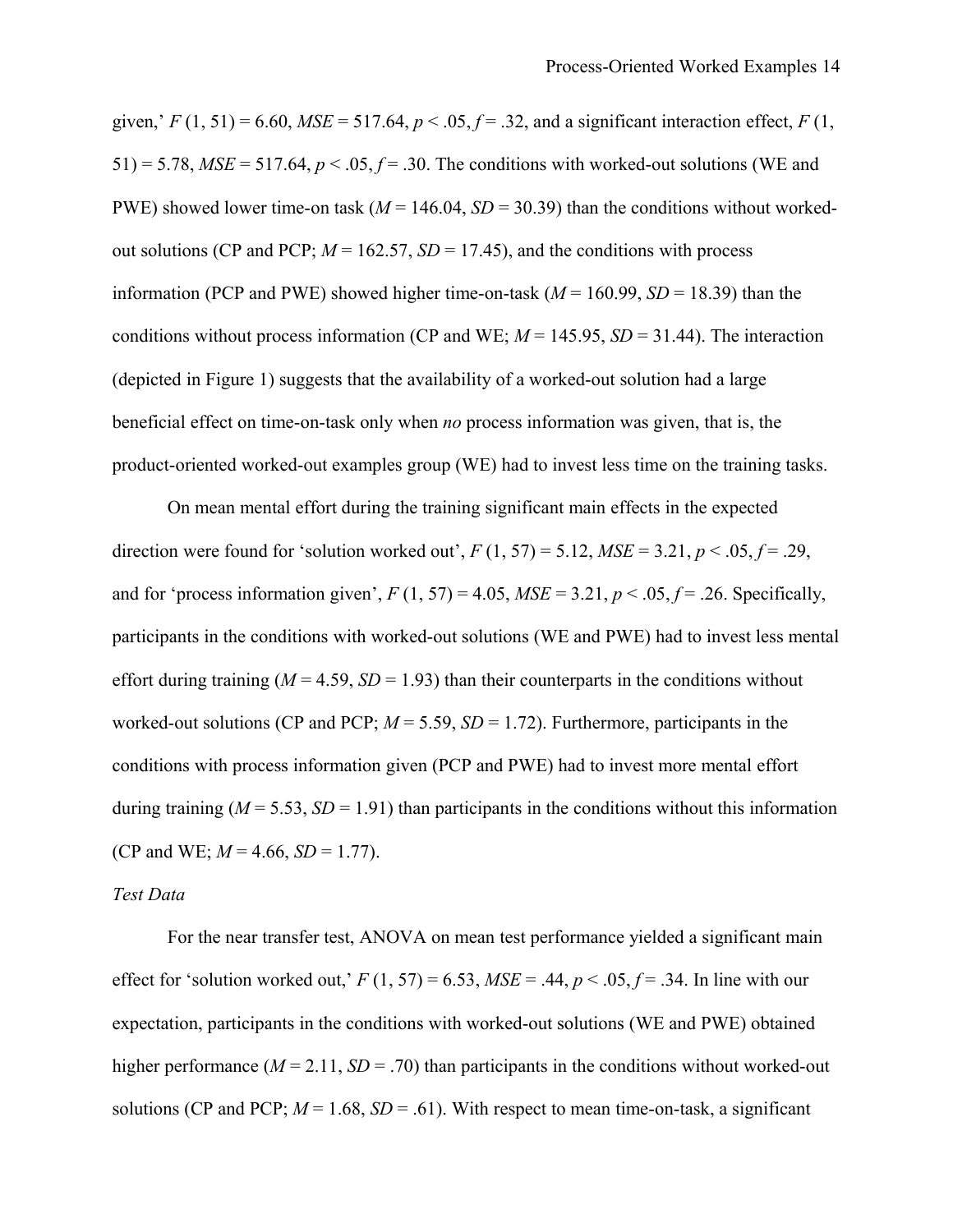main effect was also found for 'solution worked out,'  $F(1, 51) = 14.68$ ,  $MSE = 5378.36$ ,  $p <$ .  $001, f = .52$ . This effect was, however, not in the expected direction: Participants who studied worked-out solutions (WE and PWE) spent more time on those test tasks ( $M = 232.04$ ,  $SD =$ 90.09) than participants who had solved conventional problems (CP and PCP; *M* = 155.30, *SD* = 54.77). The fact that participants in the conditions with worked-out solutions spent more time on the test tasks might be a possible explanation for their higher performance. Therefore, an additional ANCOVA was performed with time-on-task as a covariate (for this analysis, the 6 participants' missing test time-on-task data were replaced with the means of their conditions). Again, a significant main effect on near transfer test performance, in the same direction, was found for 'solution worked out,'  $F(1, 56) = 5.85$ ,  $MSE = .44$ ,  $p < .05$ ,  $f = .33$ . Thus, the extra time participants in the conditions with worked-out solutions spent on the near transfer test tasks did not explain their higher performance. Finally, for the mean mental effort invested in the near transfer test tasks, a significant main effect for 'process information given' was found, *F* (1, 57)  $= 10.00$ , *MSE* = 2.64,  $p < 0.01$ ,  $f = 0.41$ . Participants in the conditions with process information (PCP and PWE) invested more mental effort in solving the test tasks ( $M = 6.00$ ,  $SD = 1.61$ ) than participants in the conditions without this process information (CP and WE;  $M = 4.68$ ,  $SD =$ 1.60).

The results on the far transfer test are in line with those on the near transfer test. The ANOVA on far transfer test performance yielded a significant main effect for 'solution worked out,'  $F(1, 57) = 5.99$ ,  $MSE = .13$ ,  $p < .05$ ,  $f = .32$ . As expected, participants in the conditions with worked-out solutions (WE and PWE) obtained higher performance  $(M = 1.30, SD = .40)$ than participants in the conditions without worked-out solutions (CP and PCP;  $M = 1.08$ ,  $SD =$ . 33). With respect to mean time-on-task on the far transfer test, no significant main or interaction effects were found. For the mean mental effort invested in this test, the pattern is the same as for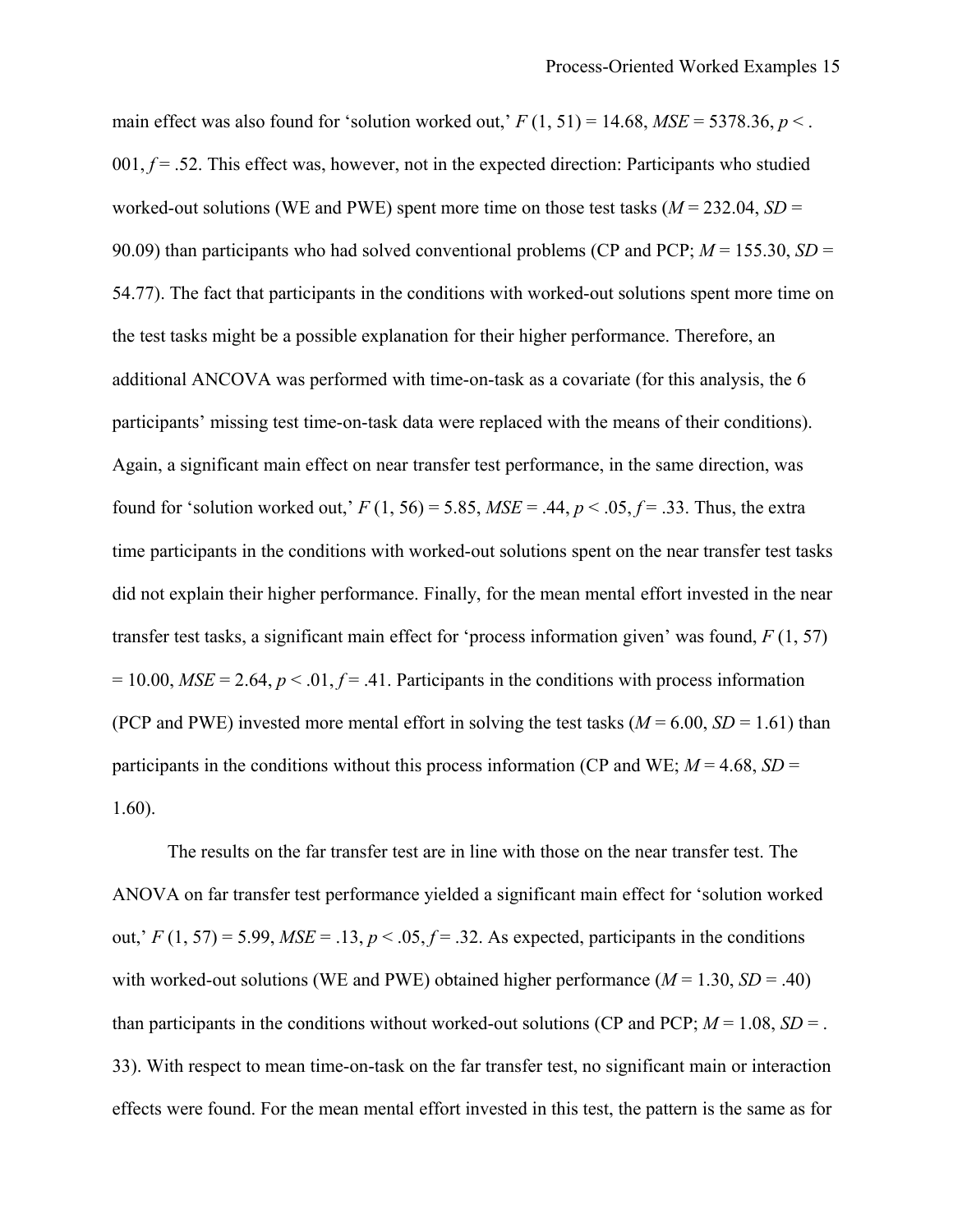the near transfer test with a significant main effect for 'process information given,'  $F(1, 57) =$ 5.02,  $MSE = 2.64$ ,  $p < .05$ ,  $f = .30$ . Participants who received process information (PCP and PWE) invested more mental effort in solving the far transfer test tasks ( $M = 5.96$ ,  $SD = 1.50$ ) than participants who did not receive such information (CP and WE;  $M = 5.02$ ,  $SD = 1.71$ ).

### Discussion

The hypothesis that a training consisting of studying worked examples would lead to higher near and far transfer test performance, with less investment of time and mental effort during the training and the test, than a training consisting of solving conventional problems, was largely confirmed. Both on near and far transfer test tasks participants who had studied worked examples obtained a higher performance, with lower investment of effort and time on task during the training (the 'worked example effect'). Furthermore, the interaction between worked-out solution and process information showed a disproportionately low time-on-task for the productoriented worked examples group compared to the other groups, including the process-oriented worked examples group. With regard to investment of time and mental effort during the test, only a main effect on near transfer test time-on-task was found, and in the direction opposite of our prediction. Specifically, participants who had studied worked examples during training spent more time on the near transfer test tasks than participants who had solved conventional problems. The fact that they spent more time on those tasks could not, however, explain their higher transfer performance.

A possible explanation for this unexpected finding that studying worked examples did not result in decreased time-on-task and invested mental effort on the test tasks, might be that the duration of the training was to short for schema *automation* to occur. Schema *construction* was fostered, as is reflected in the higher performance outcomes. However, only when automation has been established can schemas be handled fast and effortlessly in working memory (Sweller,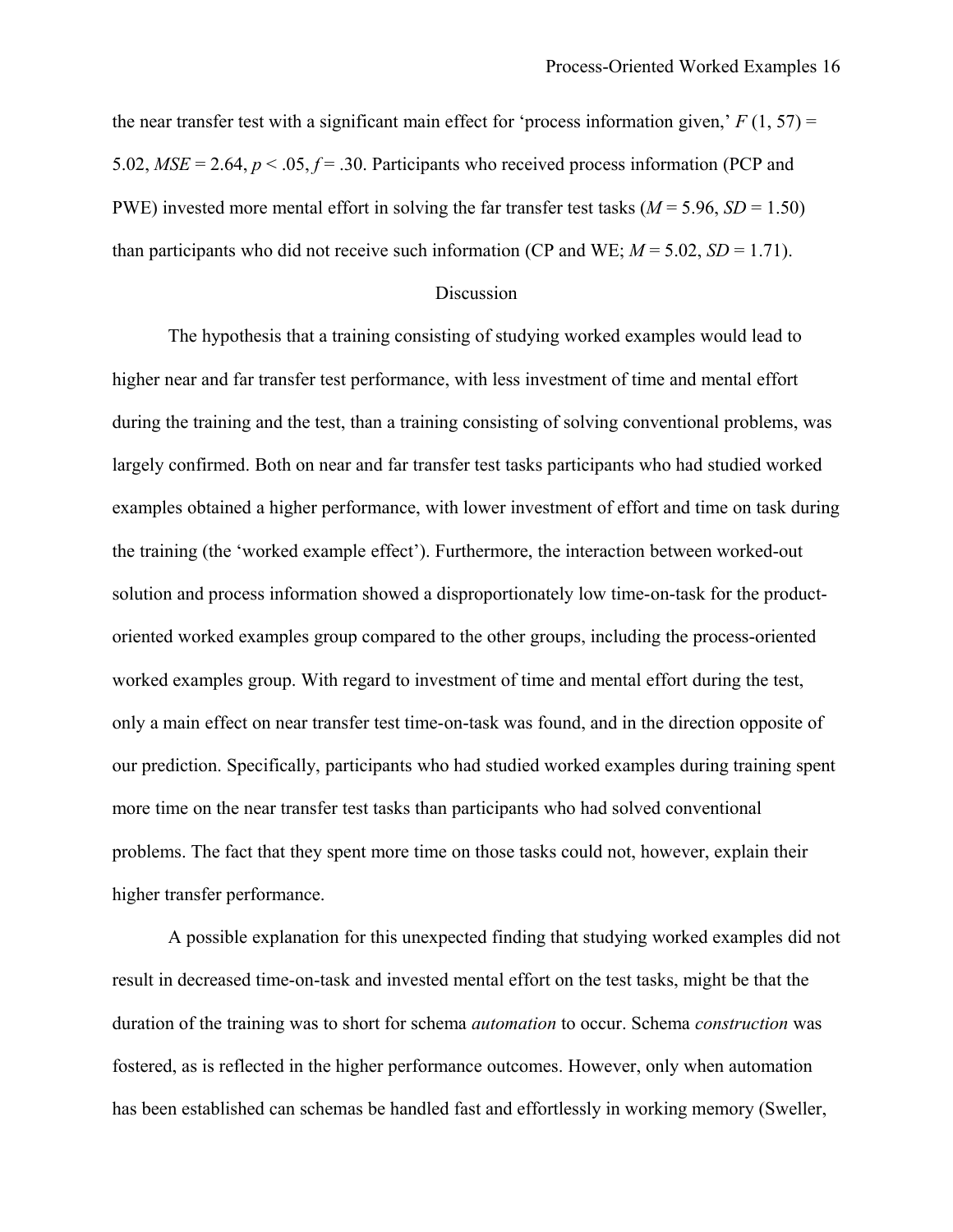et al., 1998). The fact that near transfer test time-on-task was even higher for participants who had studied worked examples might be due to motivational aspects. Participants who had solved conventional problems during training may have given up on the test tasks when they felt that they would not be able to solve the problems. This would result in a (artificially) lower solution time.

The results clearly confirm the first part of the second hypothesis, process information added to worked examples and conventional problems resulted in higher investment of mental effort during the training compared to the conditions without process information. Participants who were given process information invested higher mental effort during practice tasks, near transfer test tasks, and far transfer test tasks. During practice, process information also increased time-on-task, which might be due to the additional processing of the "why" and "how" information. We did not, however, find any interaction effects of 'solution worked out' and 'process information given' on near and far transfer test performance. So, the second part of that hypothesis, that this higher investment of effort on the training would lead the process-oriented worked examples condition to obtain higher transfer test performance than the product-oriented worked examples condition, whereas it would lead the conventional condition with process information to obtain equal or even lower transfer performance than the conventional condition without that information, was not supported by our data.

There may be two possible explanations for why we did not find beneficial effects on performance of process information added to worked examples. The first is in terms of extraneous load. The 'split-attention effect' demonstrates that mutually referring information sources (e.g., text and diagram) that cannot be understood in isolation are best presented in an integrated format. For instance, by dividing the text into small pieces that can be included at the appropriate places in the diagram or by presenting the text as spoken sentences and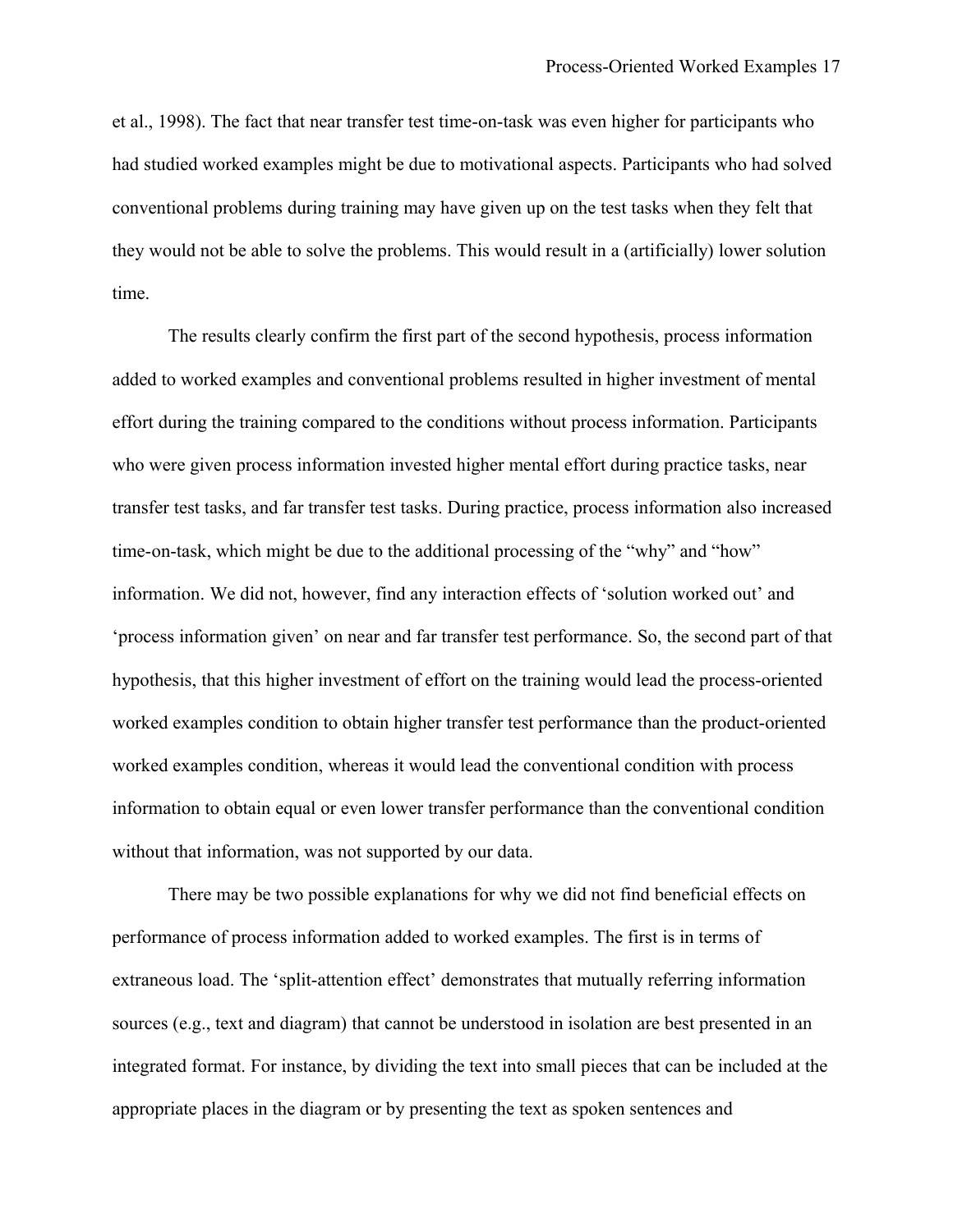simultaneously highlighting the parts of the diagram each sentence refers to. Thanks to the integrated format the learner is not required to switch attention between different information sources; a process that imposes an extraneous cognitive load that is not effective for learning (Chandler & Sweller, 1992; Tarmizi & Sweller, 1998; Ward & Sweller, 1990). Whereas in our training tasks, the two types of text (worked-out solution and process information) in the process-oriented worked examples were integrated, they were not integrated in the diagram or presented as spoken text. Although text and diagram were separated for all worked examples, the text of the process-oriented worked examples was much longer than that of the product-oriented worked examples (see Appendix B for the information given with both types of worked examples). So, because of the short text, switching attention may not have imposed (high) extraneous load for participants studying the product-oriented worked examples, but may have imposed high extraneous load for those studying process-oriented worked examples. In sum, this first explanation refers to the fact that the *form* in which the process information was offered may have caused a high extraneous load, which resulted in more investment of effort during the training but not in higher performance. To test this explanation, future research should also use process-oriented worked examples in which texts are fully integrated with the diagram or in which the texts and diagrams are presented in an audiovisual format.

The second explanation is in terms of intrinsic cognitive load. Although intrinsic cognitive load is considered fixed because it is innate to the task (number of interacting elements), and instructional procedures are considered to influence only extrinsic (i.e., extraneous and germane) cognitive load (Ayres, in press; Sweller et al., 1998) adding process information in essence means adding extra information to the task. Although we conceived of this as an instructional procedure and expected it to induce a germane cognitive load, the fact that information was added to the task may have "changed" the task and increased the intrinsic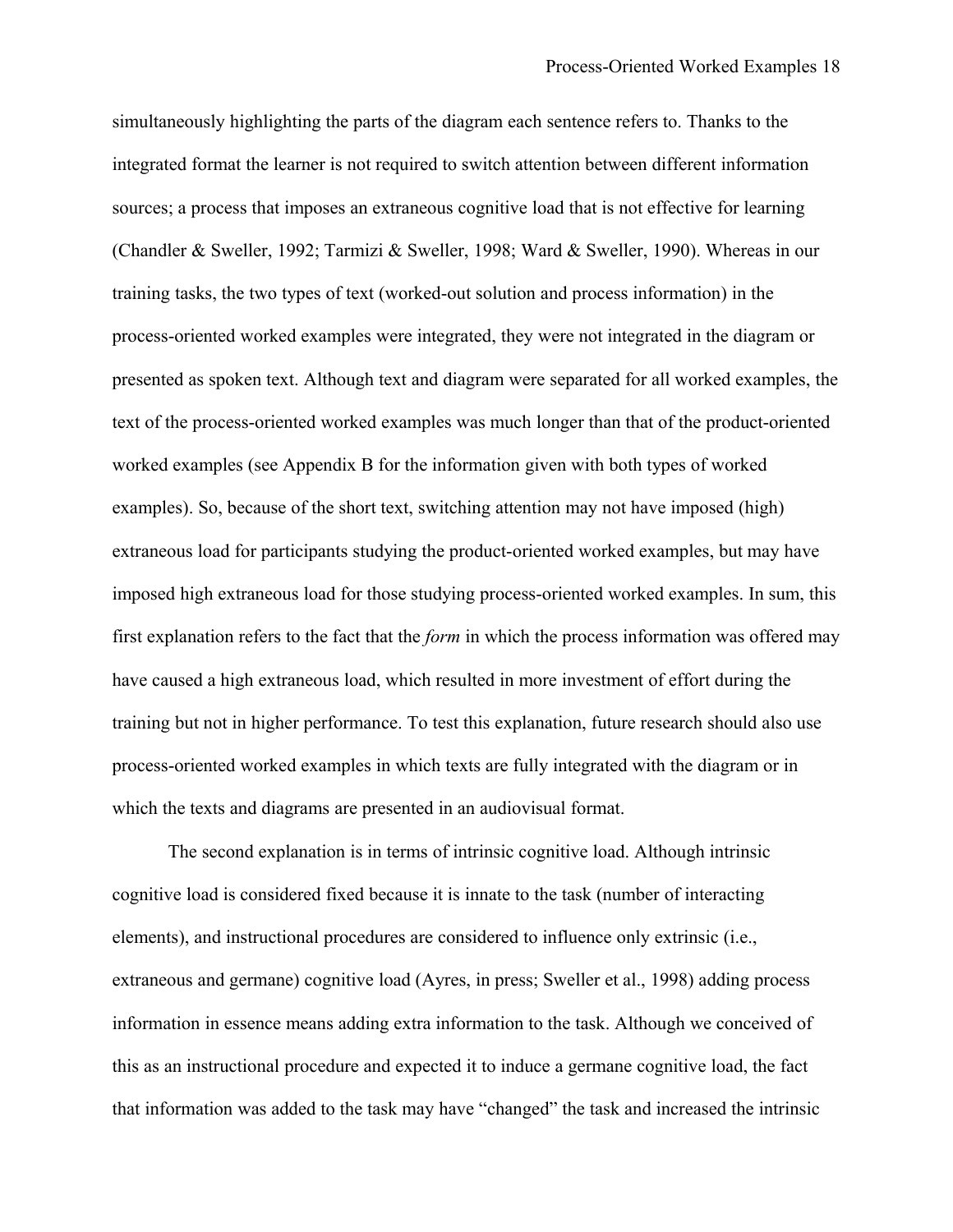cognitive load, (i.e., task complexity; see Ayres, in press); especially the principled information (Appendix B, bold italics text) is highly interactive with other information elements. Novice learners might not have been able to handle this increased complexity, even though the extraneous load was reduced through a worked-out solution (and this might even be the case when an integrated worked-out solution is presented). Therefore, it might have been better *for novice learners* if we had presented all or part of the process information before or after the worked example. This would be in accordance with the findings of Kester, Kirschner, and Van Merriënboer (in press), that presenting different types of information together, either before or during task execution, leads to lower learning efficiency than presenting one of these information types before and the other during task execution. *More advanced learners* have already acquired a basic problem schema and the task therefore imposes a lower intrinsic cognitive load for them. For that reason, they do not necessarily benefit from studying product-oriented worked examples (the 'expertise reversal effect'; Kalyuga, Ayres, Chandler, & Sweller, 2003), but they might be able to use process-oriented worked examples to their advantage.

In sum, this second explanation refers to the fact that the *content* of the process information may have caused a too high intrinsic load for our participants, which resulted in more investment of effort during the training and the test, but not in higher performance. Future research should compare the effects of process-oriented worked examples for novice and advanced learners. Furthermore, it might be necessary to reconsider the definitions of the different kinds of cognitive load. Our instructional procedure differed from other procedures to induce germane cognitive load in the sense that self-explaining examples (Renkl, 1997), or being offered a sequence of examples with high variability (Paas & Van Merriënboer, 1994), require different activities from learners than merely studying examples, but do not involve processing of additional information elements. Even though the process information may not change the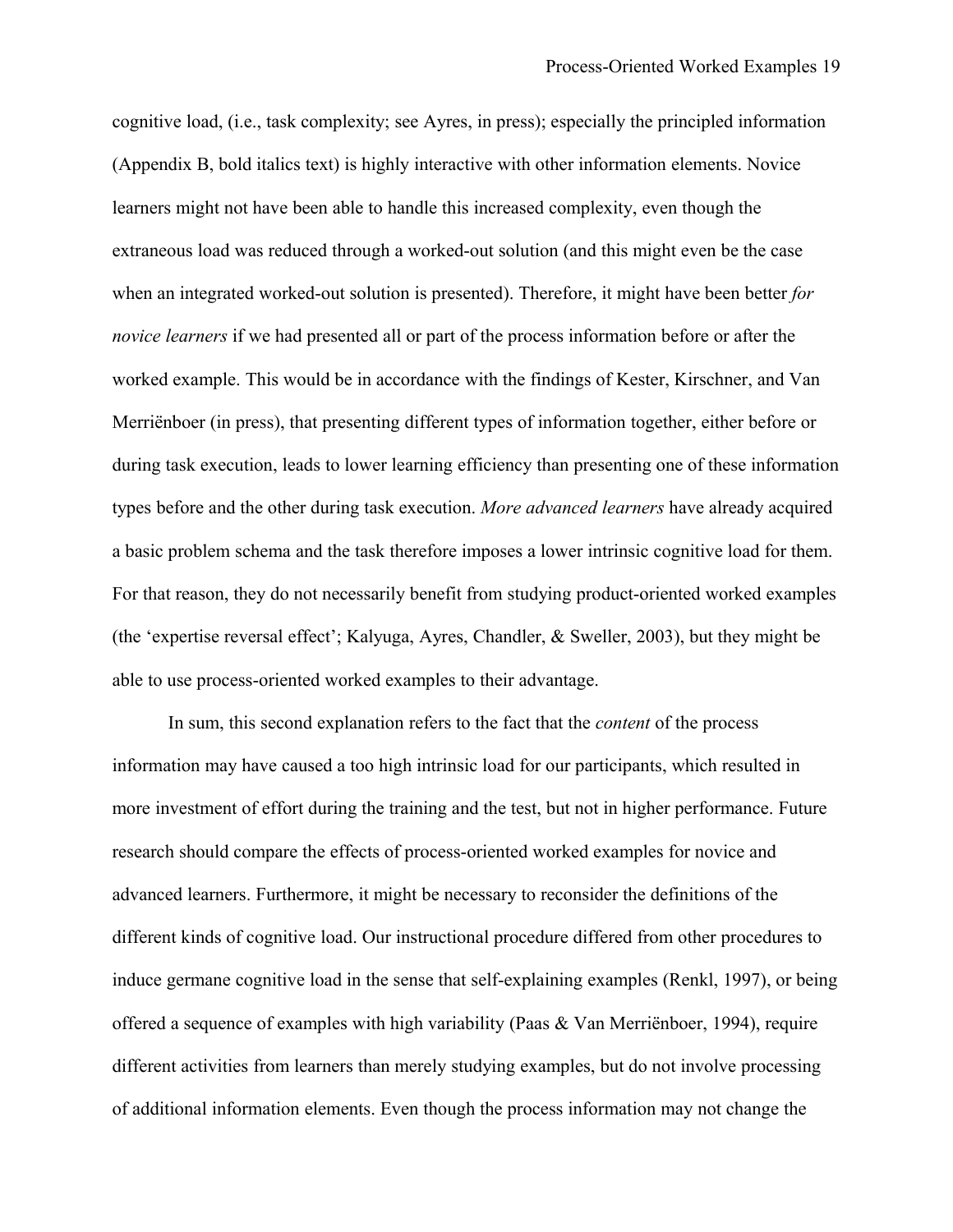task complexity in the sense that the ultimate target skills (effective performance of the task after the study phase) are not changed, it does make the "task" of studying the example more complex (by adding information elements that are interacting with other information elements).

Unfortunately, we have no means to support either of those theoretical explanations, since a pilot study with 4 first-year electrotechnical vocational education students had shown that they had great cognitive and motivational difficulties with thinking aloud (and those were students who volunteered), resulting in protocols of extremely poor quality. Hence, we decided not to implement a think aloud procedure in the experiment, as we had originally intended, but such kind of data would have been very informative.

The results of this study show that implementing more support in the form of worked examples in troubleshooting instruction will make that instruction more effective (lead to better transfer performance) as well as efficient (better performance is obtained with less investment of time and effort) for novice learners. This study also resulted in specific questions for further research that need to be addressed in order to find out whether and how additional support in the form of process information added to worked examples can be effective for novice learners.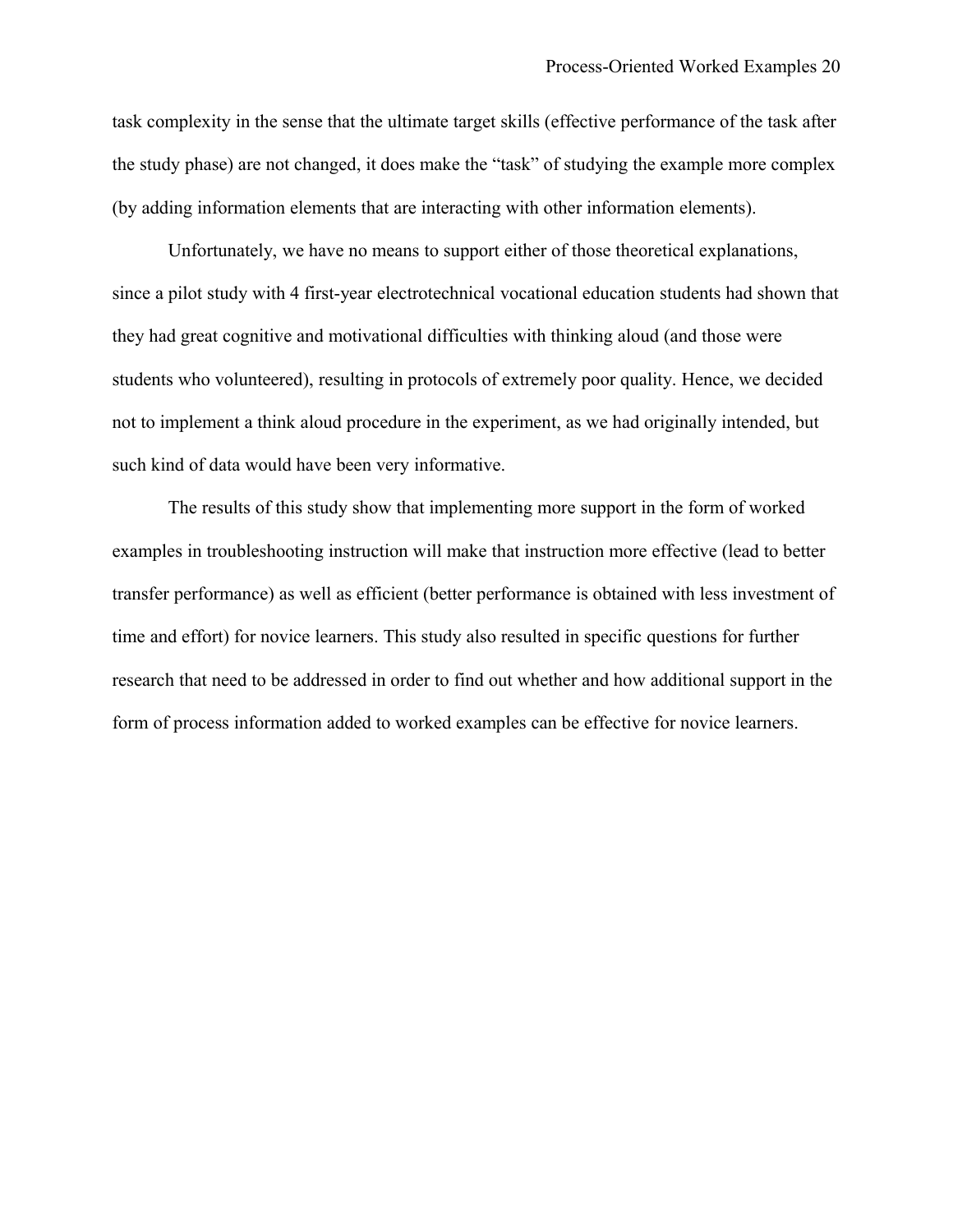#### References

- Atkinson, R. K., Derry, S. J., Renkl, A., & Wortham, D. (2000). Learning from examples: Instructional principles from the worked examples research. *Review of Educational Research, 70*, 181-214.
- Ayres, P. (in press). Using subjective measures to detect variations of intrinsic load within problems. *Learning and Instruction*.
- Carroll, W. M. (1994). Using worked examples as an instructional support in the algebra classroom. *Journal of Educational Psychology*, *86*, 360-367.
- Catrambone, R. (1996). Generalizing solution procedures learned from examples. *Journal of Experimental Psychology: Learning, Memory and Cognition, 22*, 1020-1031.
- Catrambone, R. (1998). The subgoal learning model: Creating better examples so that students can solve novel problems. *Journal of Experimental Psychology: General, 12*, 355-376.
- Chandler, P., & Sweller, J. (1992). The split-attention effect as a factor in the design of instruction. *British Journal of Educational Psychology*, *62*, 233-246.
- Chi, M. T. H., Bassok, M., Lewis, M. W., Reimann, P., & Glaser, R. (1989). Self-explanations: How students study and use examples in learning to solve problems. *Cognitive Science*, *13*, 145-182.
- Chi, M. T. H., Glaser, R., & Rees, E. (1982). Expertise in problem solving. In R. J. Sternberg (Ed.), *Advances in the psychology of human intelligence* (Vol. 1, pp. 7-76). Hillsdale, NJ: Erlbaum.
- Cohen, J. (1988). *Statistical power analysis for the behavioral sciences* (2<sup>nd</sup> ed.). Hillsdale, NJ: Erlbaum.
- Cooper, G., & Sweller, J. (1987). The effects of schema acquisition and rule automation on mathematical problem-solving transfer. *Journal of Educational Psychology*, *79,* 347-362.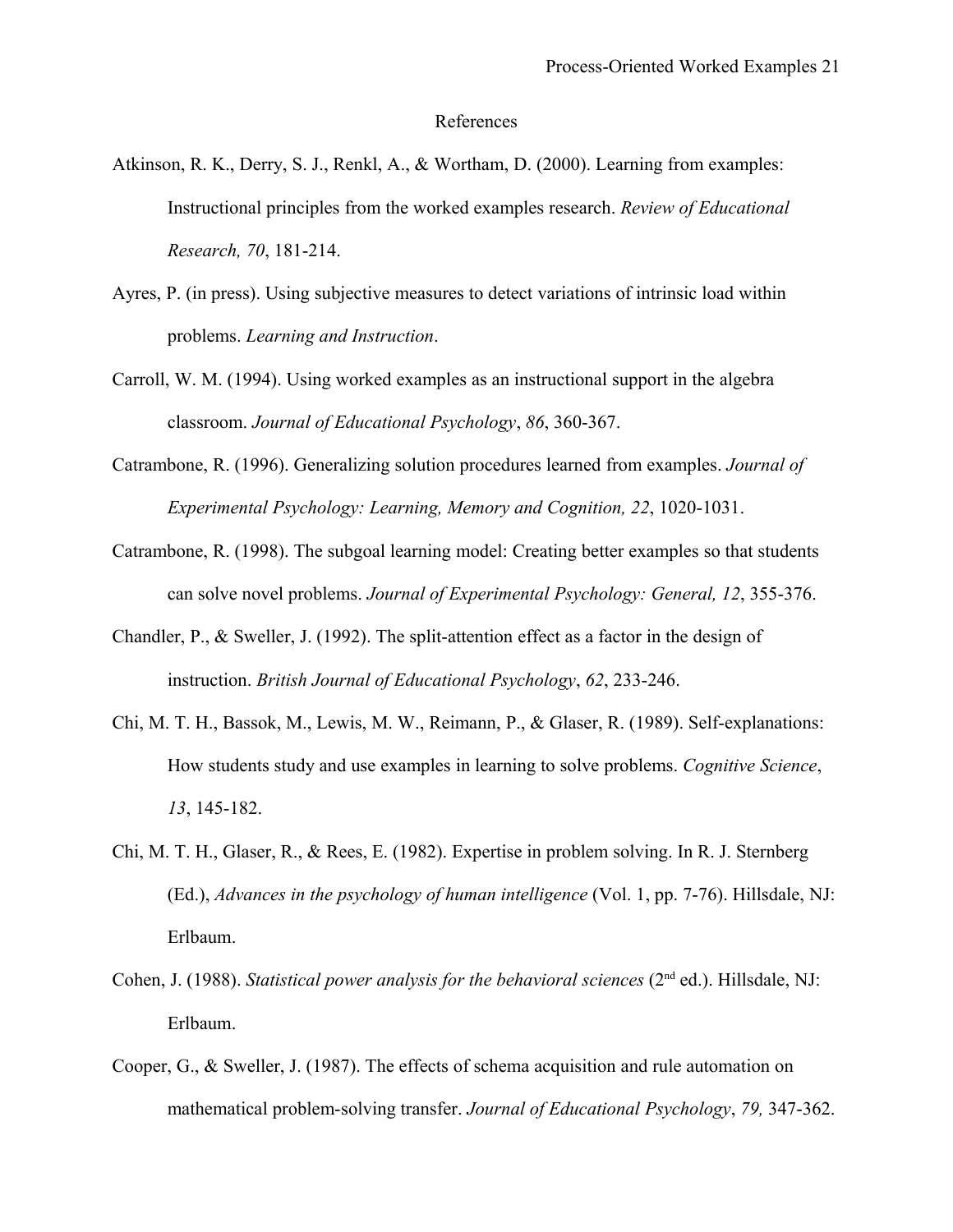- DesignSoft, Inc. (2002). TINA Pro (Version 6) [Computer software]. Available from http://www.tina.com
- Egan, D. E., & Schwartz, B. J. (1979). Chunking in recall of symbolic drawings. *Memory and Cognition*, *7*, 149-158.
- Gitomer, D. H. (1988). Individual differences in technical troubleshooting. *Human Performance*, *1*, 111-131.
- Gott, S. P., Parker Hall, E., Pokorny, R.A., Dibble, E., & Glaser, R. (1993). A naturalistic study of transfer: Adaptive expertise in technical domains. In D. K. Detterman and R. J. Sternberg (Eds.), *Transfer on trial: Intelligence, cognition, and instruction* (pp. 258-288). Norwood, NJ: Ablex.
- Kalyuga, S., Ayres, P., Chandler, P., & Sweller, J. (2003). The expertise reversal effect. *Educational Psychologist*, *38*, 23-32.
- Kester, L., Kirschner, P. A., & Van Merriënboer, J. J. G. (in press). Just-in-time information presentation: Improving learning a troubleshooting skill. *Contemporary Educational Psychology.*
- Lankford, C. (2000). GazeTracker<sup>TM</sup>: Software designed to facilitate eye movement analysis. *Proceedings of the Eye Tracking Research and Applications Symposium* (pp.57-63). New York: ACM Press.
- Larkin, J., McDermott, J., Simon, D. P., & Simon, H. A. (1980). Expert and novice performance in solving physics problems. *Science*, *208*, 1335-1342.
- Lovett, M. C. (1992). Learning by problem solving versus by examples: The benefits of generating and receiving information. In *Proceedings of the 14th Annual Conference of the Cognitive Science Society* (pp. 956-961). Hillsdale, NJ: Erlbaum

Miller, G. A. (1956). The magical number seven, plus or minus two: Some limits on our capacity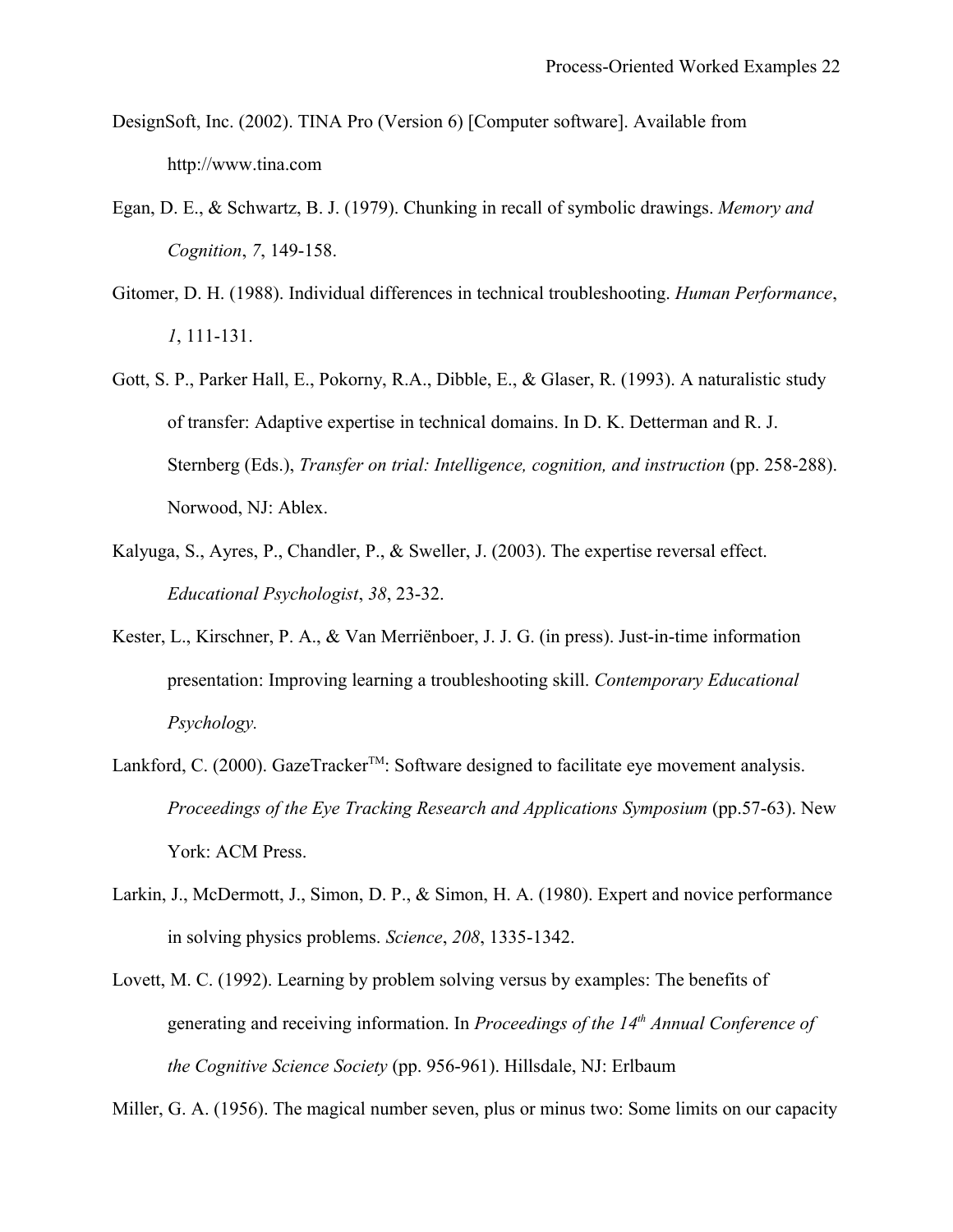to process information. *Psychological Review*, *63*, 81-97.

- Paas, F. (1992). Training strategies for attaining transfer of problem-solving skill in statistics: A cognitive load approach. *Journal of Educational Psychology, 84*, 429-434.
- Paas, F., Tuovinen, J. E., Tabbers, H., & Van Gerven, P. W. M. (2003). Cognitive load measurement as a means to advance cognitive load theory. *Educational Psychologist, 38,* 63-71.
- Paas, F., & Van Merriënboer, J. J. G. (1994). Variability of worked examples and transfer of geometrical problem-solving skills: A cognitive load approach. *Journal of Educational Psychology*, *86*, 122-133.
- Renkl, A. (1997). Learning from worked-out examples: a study on individual differences. *Cognitive Science*, *21*, 1-29.
- Schaafstal, A., Schraagen, J. M., & Van Berlo, M. (2000). Cognitive task analysis and innovation of training: The case of structured troubleshooting. *Human Factors*, *42*, 75-86.
- Schworm, S., & Renkl, A. (2002). Learning by solved example problems: Instructional explanations reduce self-explanation activity. In W. D. Gray & C. D. Schunn (Eds.), *Proceedings of the 24th Annual Conference of the Cognitive Science Society* (pp. 816- 821). Mahwah, NJ: Erlbaum.
- Sweller, J. (1988). Cognitive load during problem solving: Effects on learning. *Cognitive Science, 12*, 257-285.
- Sweller, J. (2004). Instructional design consequences of an analogy between evolution by natural selection and human cognitive architecture. *Instructional Science*, *32*, 9-31.
- Sweller, J., Van Merriënboer, J. J. G., & Paas, F. (1998). Cognitive architecture and instructional design. *Educational Psychology Review*, *10*, 251-295.

Tarmizi, R., & Sweller, J. (1988). Guidance during mathematical problem solving. *Journal of*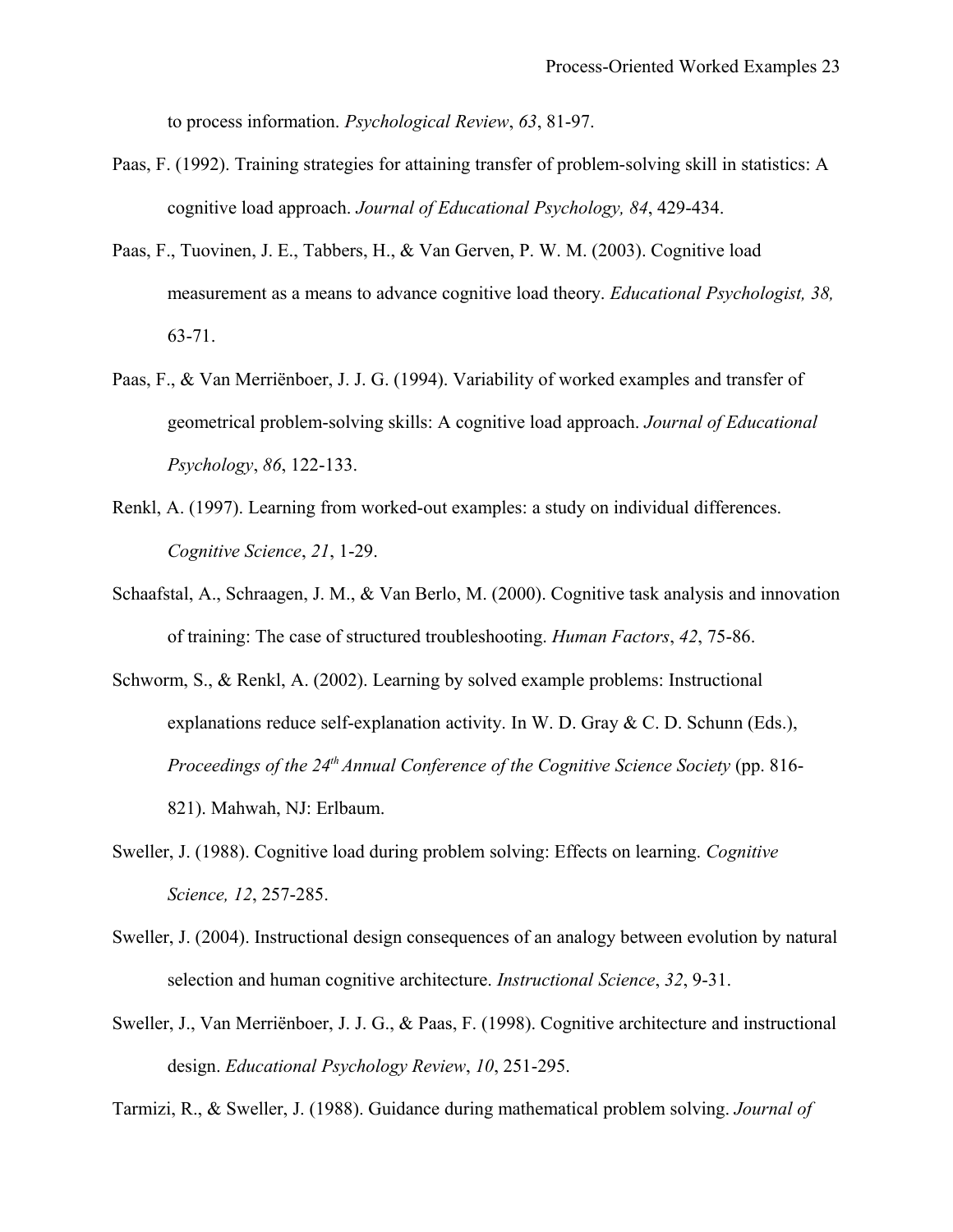*Educational Psychology*, *80*, 424-436.

- Van Gog, T., Paas, F., & Van Merriënboer, J. J. G. (2004). Process-oriented worked examples: Improving transfer performance through enhanced understanding. *Instructional Science, 32,* 83-98*.*
- Van Merriënboer, J. J. G., Schuurman, J. G., de Croock, M. B. M., & Paas, F. (2002). Redirecting learners' attention during training: Effects on cognitive load, transfer test performance, and training efficiency. *Learning and Instruction*, *12*, 11-37.
- Van Merriënboer, J. J. G., & Sweller, J. (2005). Cognitive load theory and complex learning: Recent developments and future directions. *Educational Psychology Review*, *17*, 147- 177.
- Ward, M., & Sweller, J. (1990). Structuring effective worked examples. *Cognition and Instruction*, *7*, 1-39.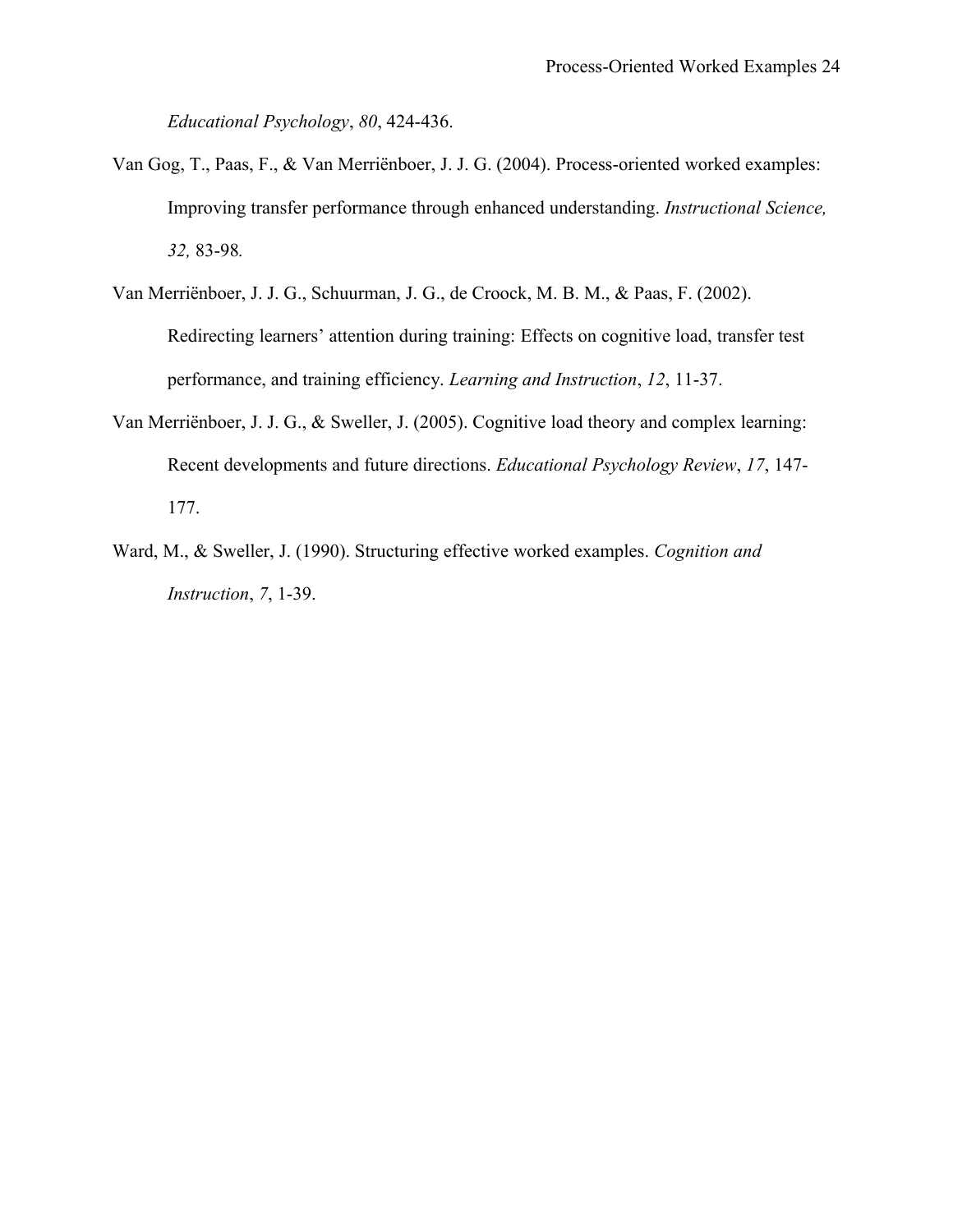## Appendix A

## *A Training Task (Conventional Problem)*

*Note*: SW = Switch, VS = Voltage Source, R = Resistor, AM = Ampère measurement point. The value of the voltage source and resistors is given after the component label ( $V = Volt$ ,  $k = kilo$ [Ohm]).

## **This circuit is not functioning correctly.**

**Find the fault(s) and repair the circuit so that it does function correctly.**

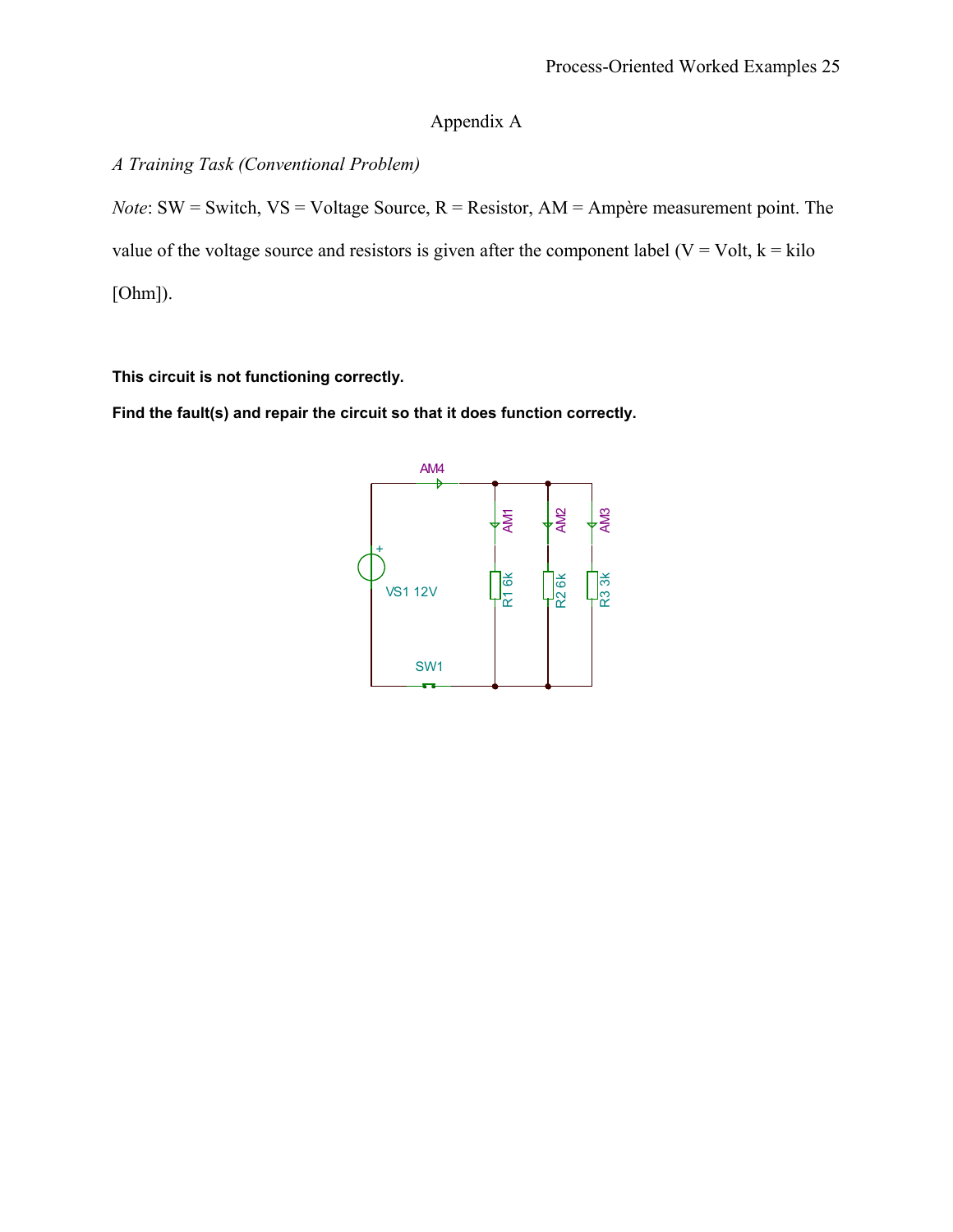## Appendix B

## *Process-Information (Strategic in Bold and Principled in Bold and Italics) and the Worked-out*

*Solution (Normal Print) of the Problem shown in Appendix A*

- 1. **Determine how this circuit should function, using Ohm's law (so what the current is that you should measure at the different measurement points)** *In parallel circuits, the total current equals the sum of the currents in the parallel branches.* The total current should be It =  $11 + 12 + 13$ , or It = U1 / R1 + U2 / R2 + U3 / R3, or It = 12V / 6kOhm + 12V / 6kOhm + 12V / 3kOhm = 2mA + 2mA + 4mA = 8mA. You should measure:  $AM1 = 2mA$ AM2 = 2mA  $AM3 = 4mA$  $AM4 = 8mA$ 2. **Measure how it actually functions, using the Multimeter (so what the current is that you actually measure at the different measurement points)** Go to T&M > Multimeter and measure the current at AM1, AM2, AM3, and AM4. You get:  $AM1 = 2mA$  $AM2 = 2mA$  $AM3 = 12nA$  $AM4 = 4mA$ 3. **Compare the outcomes of 1 and 2** They do not correspond, something is wrong. 4. **Determine which component is faulty and what the fault in that component is, using the principles given below.** *If the total current is lower than you would expect, the resistance in one or more of the parallel branches is too high (the same voltage [U] divided by a higher resistance [R] results in a lower current [I]). If the total current is higher than you would expect, the resistance in one or more of the parallel branches is too low (the same voltage [U] divided by a lower resistance [R] results in a higher current [I]). Infinitely low current in a parallel branch means that there is infinitely high resistance in that branch; very likely the resistor is open, but it can also be another component or the wire that is open. No or infinitely low current in the entire circuit (in all branches) indicates that there is infinitely high resistance somewhere outside the branches; possibly the voltage source, the switch, or the wire outside the branches is open. Infinitely high current in a parallel branch plus infinitely high total current indicates that the resistance is infinitely low; very likely the resistor in that one branch is shorted.* I3 = 12nA. Conclusion: R3 = open. 5. **Repair the component** Repair R3. 6. **Measure again** Go to T&M > Multimeter and measure the current at AM1, AM2, AM3, and AM4. You get: AM1 =
	- 2mA
	- $AM2 = 2mA$
	- $AM3 = 4mA$  $AM4 = 8mA$
	- 7. **Determine if the measures correspond to those you determined at step 1. If so, the circuit now functions correctly. If not, start over again at step 4.** The circuit now functions correctly.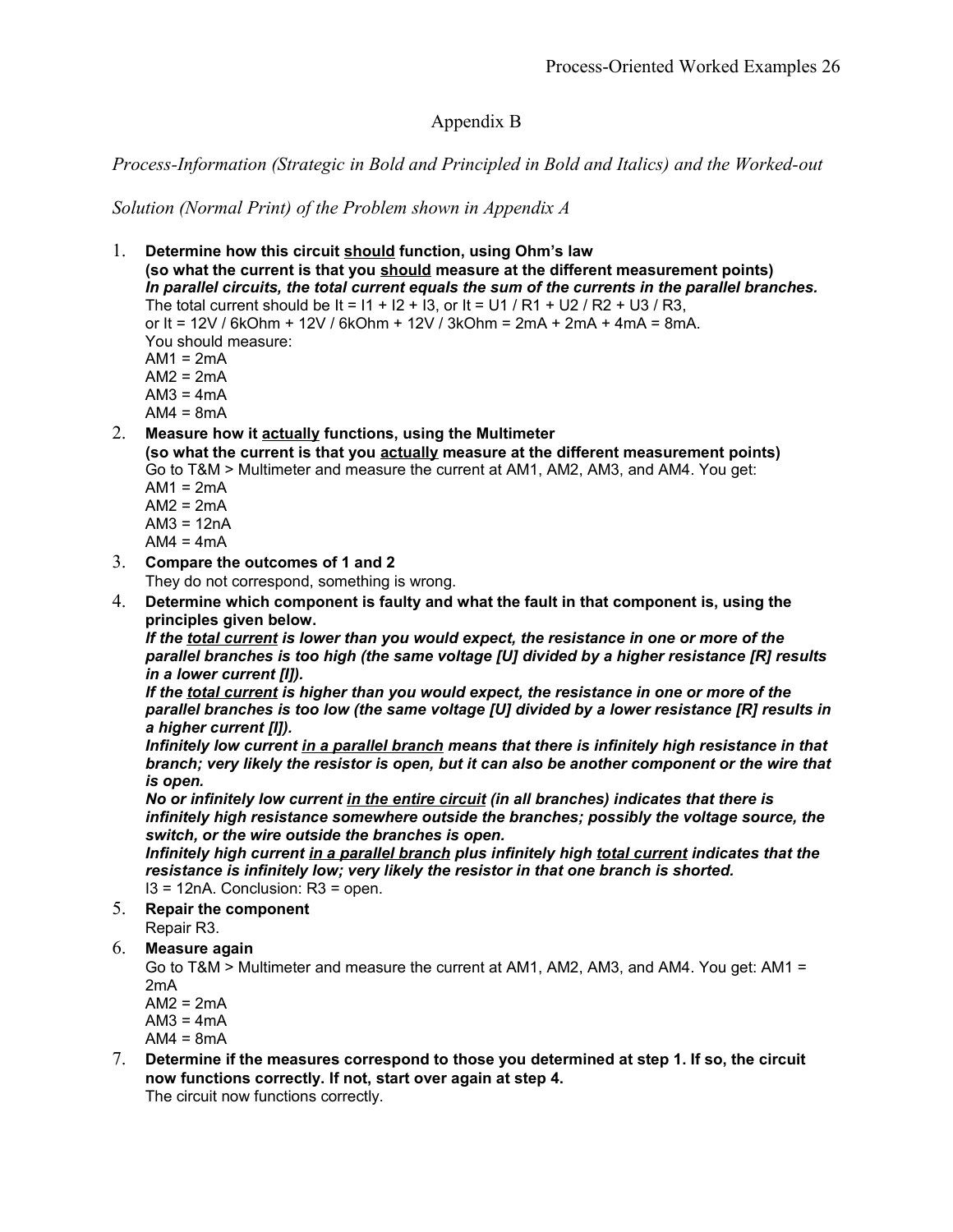# Table 1

*Means and Standard Deviations of Time-on-Task and Mental Effort during Training and Test,*

|                                | <b>Experimental Condition</b> |           |                  |            |  |                         |       |  |                  |           |  |
|--------------------------------|-------------------------------|-----------|------------------|------------|--|-------------------------|-------|--|------------------|-----------|--|
|                                | Solution worked out           |           |                  |            |  | Solution not worked out |       |  |                  |           |  |
|                                | Process                       |           |                  | No process |  | Process                 |       |  | No process       |           |  |
| Dependent Variables            | $\boldsymbol{M}$              | <b>SD</b> | $\boldsymbol{M}$ | SD         |  | $\boldsymbol{M}$        | SD    |  | $\boldsymbol{M}$ | <b>SD</b> |  |
| Training                       |                               |           |                  |            |  |                         |       |  |                  |           |  |
| Time-on-task $(s)$             | 159.19                        | 17.18     | 128.51           | 35.76      |  | 163.06                  | 20.13 |  | 162.04           | 14.83     |  |
| Mental effort $(1-9)$          | 5.10                          | 1.93      | 4.01             | 1.82       |  | 5.98                    | 1.85  |  | 5.22             | 1.56      |  |
|                                |                               |           |                  |            |  |                         |       |  |                  |           |  |
| Test-near transfer             |                               |           |                  |            |  |                         |       |  |                  |           |  |
| Performance $(0-3\frac{1}{3})$ | 1.98                          | .66       | 2.25             | .74        |  | 1.68                    | .54   |  | 1.70             | .68       |  |
| Time-on-task $(s)$             | 247.60                        | 99.00     | 212.58           | 77.24      |  | 172.49                  | 44.70 |  | 135.46           | 60.19     |  |
| Mental effort $(1-9)$          | 6.27                          | 1.43      | 4.62             | 1.57       |  | 5.71                    | 1.80  |  | 4.73             | 1.68      |  |
| Test-far transfer              |                               |           |                  |            |  |                         |       |  |                  |           |  |
| Performance $(0-2)$            | 1.21                          | .44       | 1.40             | .35        |  | 1.13                    | .37   |  | 1.02             | .28       |  |
| Time-on-task $(s)$             | 133.07                        | 64.10     | 151.64           | 71.95      |  | 134.09                  | 49.58 |  | 125.56           | 74.28     |  |
| Mental effort $(1-9)$          | 5.90                          | 1.62      | 4.81             | 1.66       |  | 6.02                    | 1.40  |  | 5.21             | 1.78      |  |

# *and Test Performance as a Function of Experimental Condition*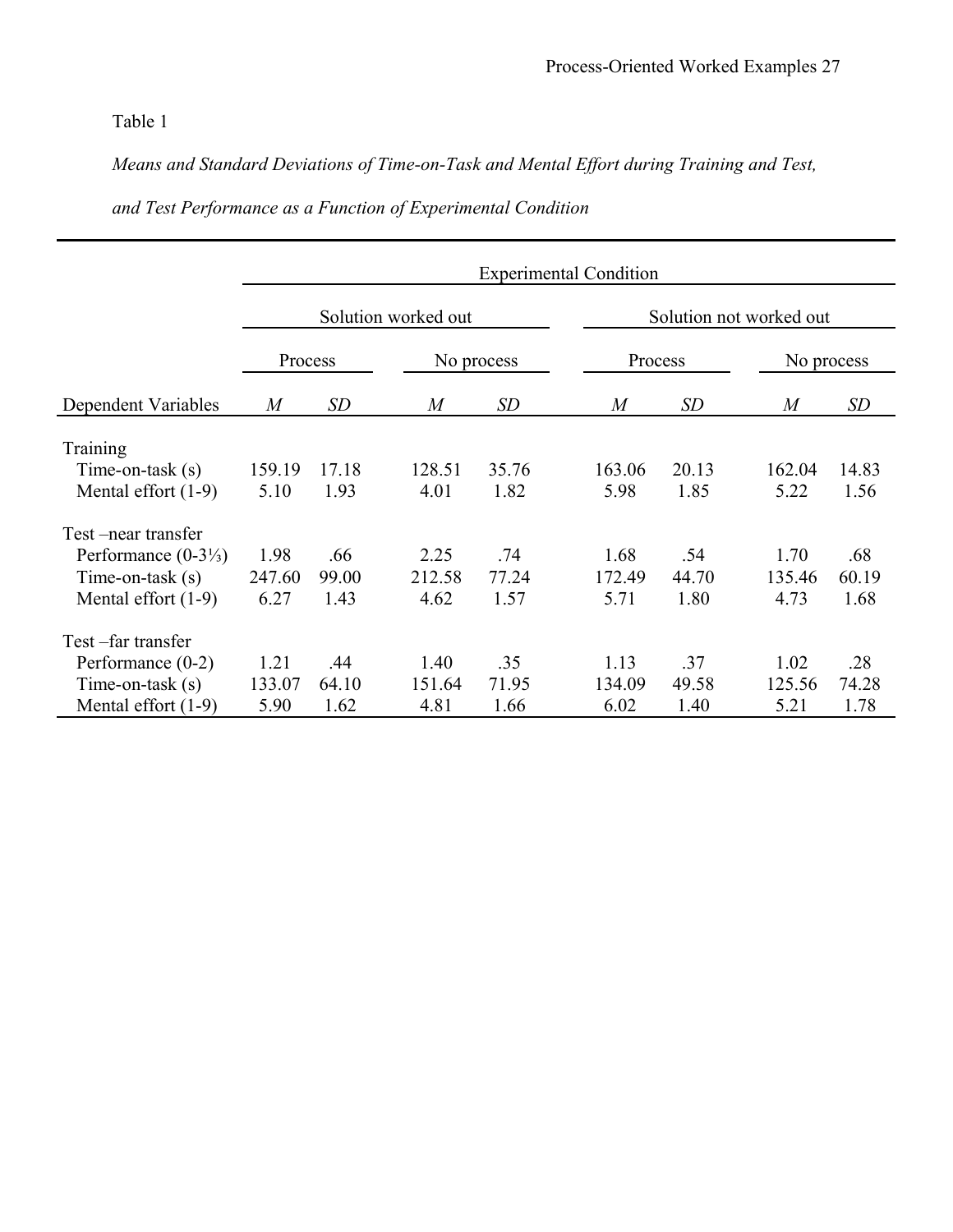# Figure Caption

*Figure 1.* Interaction between the factors 'solution worked out' and 'process information given' on training time-on-task.